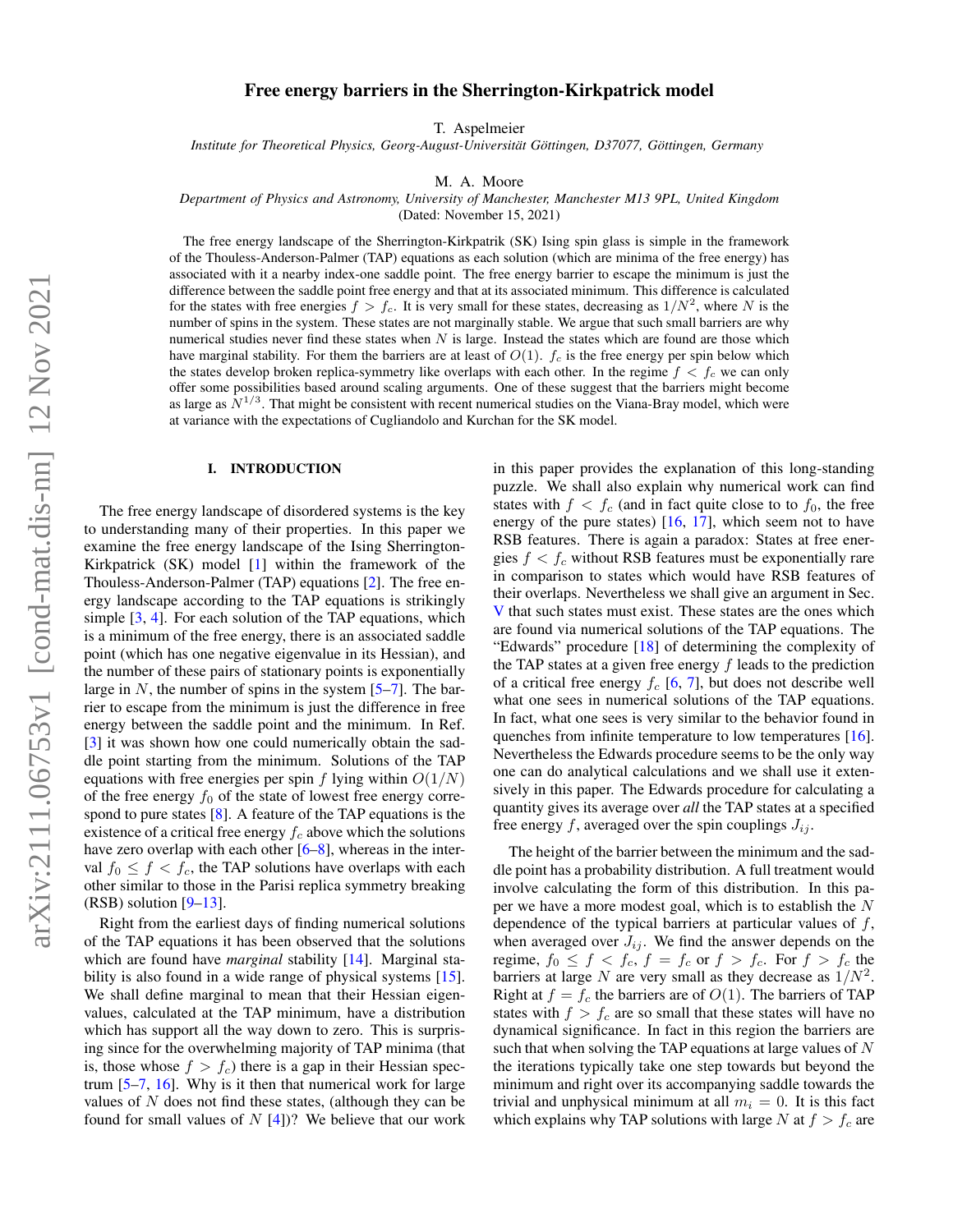just not found. We are confident of these results as they can be supported via direct calculations of finite size corrections [\[19\]](#page-12-15) and direct solution of the TAP equations [\[16\]](#page-12-12).

For  $f < f_c$  our results are only tentative. A little progress has been made using a mixture of old arguments [\[6,](#page-12-7) [7,](#page-12-5) [20\]](#page-12-16) together with scaling arguments [\[21\]](#page-12-17). One possibility that emerges is that for all  $f \leq f_c$  the typical barriers are of order  $N^{1/3}$ . One of the key questions in the theory of spin glasses is the  $N$  dependence of the barriers separating pure states. The picture of an ordered state consisting of many pure states comes from the Parisi [\[9](#page-12-8)[–13\]](#page-12-9) replica symmetry breaking (RSB) picture of spin glasses. This is a picture which has been established for mean-field calculations of the equilibrium state, and is valid for the SK model. In the RSB picture the many pure states present have free energies which differ by  $O(1)$ . Unless the barriers between them become infinite in the thermodynamic limit of  $N \to \infty$ , the pure states will not be well-defined: If they are finite, thermal fluctuations would mix the pure states together and the RSB picture of many pure states would not be possible. There are old arguments [\[17,](#page-12-13) [22,](#page-12-18) [23\]](#page-12-19) suggesting that in the SK model these barriers could depend on the number of spins N as  $N^{1/3}$ , which are at least consistent with the results of simulations [\[24](#page-12-20)[–28\]](#page-12-21). Alas neither the arguments nor the simulations can at the present time be regarded as conclusive. In fact the most recent and extensive simulations [\[29\]](#page-12-22) suggest that the exponent may even be smaller than 1/3.

The extensive simulations of Bernaschi et al. [\[29\]](#page-12-22) were not only done for the SK model but also for another mean-field model, the Viana-Bray model [\[30\]](#page-12-23). For the latter they could take advantage of the fact that each spin in only coupled to a finite number of other spins to study systems with very large values of N. They found that their results seemed to be at variance with the expectations of Kurchan and Cugliandolo [\[31,](#page-13-0) [32\]](#page-13-1) who argued that at least for the SK model the dynamics at long times would not be determined by the initial conditions. Bernaschi et al. [\[29\]](#page-12-22) found instead that for the Viana-Bray model the system remained trapped in the vicinity of its initial state for temperatures below the transition temperature: The system was therefore non-ergodic. They were unsure whether their results would extend to the SK model for there, because each spin is coupled to all the other  $N-1$  spins the computation is slow which prevented them studying large values of N. It would be rather disconcerting if two different types of mean-field model were to give fundamentally different results. We wanted to determine the barriers for  $f < f_c$ for the SK model to see if there were large barriers for all TAP states with such free energies, just as there must be between the pure states. Our conclusion in this study is that indeed the barriers might be large for  $f < f_c$  (of order  $N^{1/3}$ ) when the SK model would also be non-ergodic just like the Viana-Bray model. In Sec. [IV](#page-5-1) other possibilities for  $f < f_c$  are also outlined.

In this paper the critical value  $f_c$  plays a prominent role. TAP solutions with free energies  $f > f_c$  have no overlap with each other, while those with free energies  $f < f_c$  have overlaps with each other and when constructing the Edwards complexity average one needs replica symmetry breaking techniques when  $f < f_c$  [\[6,](#page-12-7) [8,](#page-12-6) [33\]](#page-13-2). However, in numerical studies  $f_c$  seems to be invisible [\[16,](#page-12-12) [17\]](#page-12-13): One just converges to TAP solutions at free energies  $f < f_c$  which have no overlap with each other. The actual value which they converge to depends on the numerical technique used  $[16, 17]$  $[16, 17]$  $[16, 17]$ , but is always lower than  $f_c$ . In fact, in Ref. [\[17\]](#page-12-13) we found methods which yielded TAP solutions which were very close to  $f_0$ . Why such solutions with no replica symmetry breaking of their overlaps can exist will be explained in Sec. [V.](#page-5-0)

In Sec. [II](#page-1-0) we present a formalism for the calculation of the barrier height for a TAP solution. To do this we shall focus on the Taylor series expansion in  $q$  about a TAP (minimum) solution (see Eq.  $(20)$ ), and work out the coefficient (called c) of the cubic term and the quadratic term (called  $a$ ) in the expansion. In the large  $N$  limit, this is sufficient to determine the (barrier) height of the saddle point above the minimum, provided the  $N$  dependence of  $a$  and  $c$  can also be determined. Other procedures have been used for studying barriers etc. in spin glasses, notably the comprehensive paper of Ref. [\[33\]](#page-13-2), which involved the use of both replicas and two-group replica symmetry breaking [\[34,](#page-13-3) [35\]](#page-13-4). Supersymmetry methods have also been used [\[36,](#page-13-5) [37\]](#page-13-6). However, all these methods run into similar difficulties when finding the  $N$  dependence of the barrier heights i.e. the  $N$  dependence of the coefficients  $a$  and c.

In Sec. [III](#page-3-1) we present the main results of our calculations. The actual calculations are tedious and lengthy so we have relegated them to four Appendices. In Appendix [A](#page-6-0) we describe once more the Edwards style calculation of the complexity of the TAP solutions. In Appendix  $\bf{B}$  $\bf{B}$  $\bf{B}$  we show that in the thermodynamic limit the coefficient a is 0 (but when  $f > f_c$  it is of magnitude  $1/N$ , as demonstrated in Sec. [III\)](#page-3-1). Appendix [C](#page-9-0) provides a result needed in the calculation of the cubic term c, which is done in Appendix **D**.

#### <span id="page-1-0"></span>II. THE TAP EQUATIONS AND FREE ENERGY

In this section we present the TAP equations and define some of the quantities needed to calculate the barriers such as the coefficients  $a$  and  $c$ . Our treatment follows closely the procedure which we used in Ref. [\[3\]](#page-12-2). We write the TAP free energy (multiplied by  $\beta = 1/(k_BT)$ ) as

<span id="page-1-1"></span>
$$
F_q(m_i) = -\frac{\beta}{2} \sum_{i,j} J_{ij} m_i m_j - \frac{N}{4} \beta^2 (1 - q)^2 - N \ln 2
$$
  
+ 
$$
\sum_i \left( \frac{1}{2} \ln(1 - m_i^2) + m_i \tanh^{-1} m_i \right)
$$
  
+ 
$$
\frac{1}{2} \beta^2 (1 - q) \left( \sum_i m_i^2 - Nq \right).
$$
 (1)

The first two lines are just the conventional form of the TAP free energy [\[2\]](#page-12-1), if q is defined to be  $q = \sum_i m_i^2/N$ . Instead the functional of Eq. [\(1\)](#page-1-1) consists of  $(N + 1)$  variables, the  $m_i$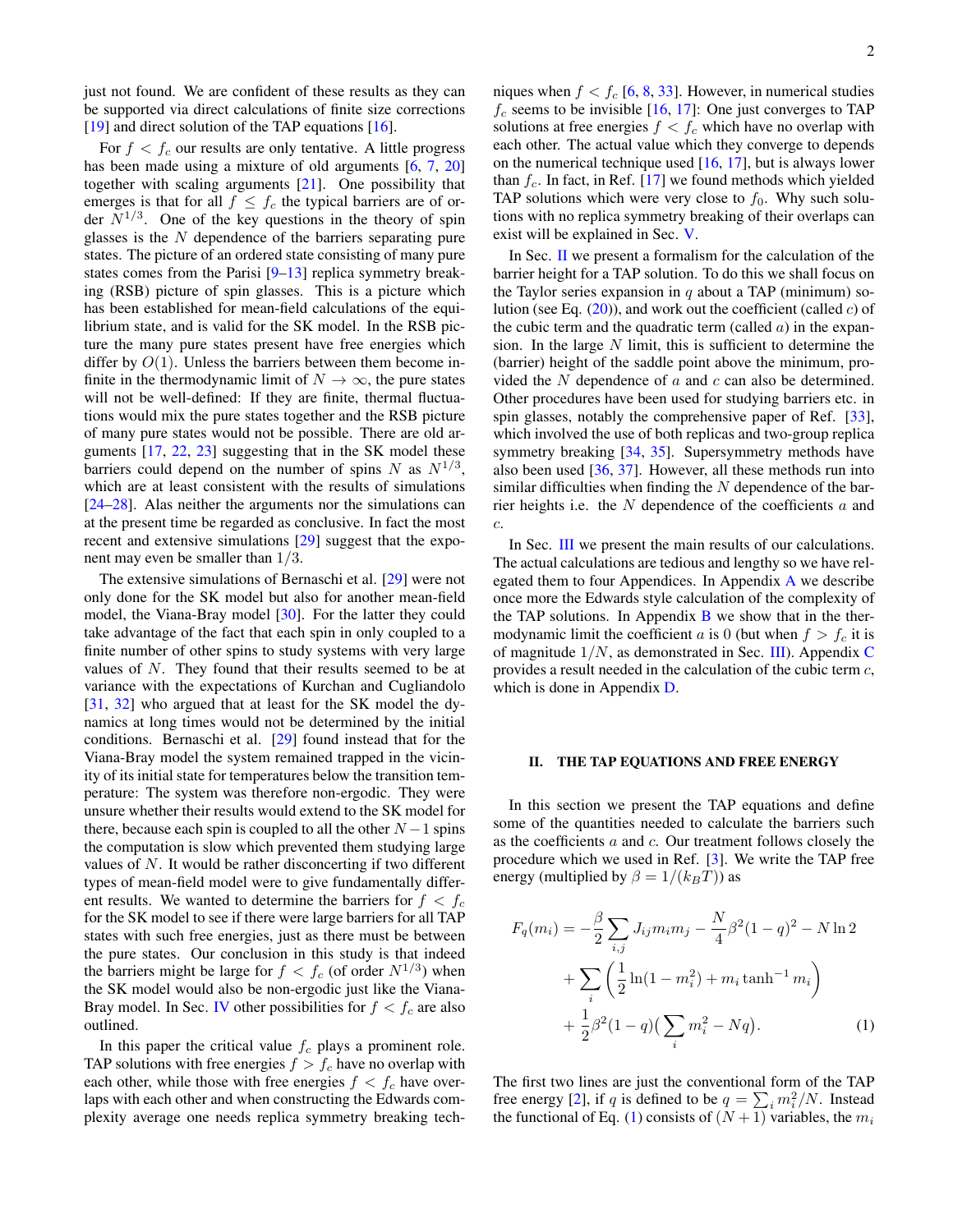

<span id="page-2-1"></span>FIG. 1. The functions  $Q(q)$  (continuous line) and the free energy per spin,  $f_q = F(q)/N$ , (dashed line) associated with a particular TAP solution. The minimum and the saddle point occur where  $Q(q)$ crosses the dotted line  $Q = q$ . The figure was obtained for  $N = 200$ spins at a temperature  $T = 0.2T_c$ , and  $T_c = 1$ . At values of q somewhat smaller than that at the saddle of  $f_q$  (which appears as a maximum here), the TAP equations lose their validity [\[2,](#page-12-1) [19\]](#page-12-15).

*and* q. Stationarity with respect to  $m_i$  gives the TAP equations

<span id="page-2-0"></span>
$$
\partial F_q(m_i)/\partial m_i \equiv G_i
$$
  
=  $-\beta \sum_j J_{ij} m_j + \tanh^{-1} m_i + \beta^2 (1-q) m_i = 0.$  (2)

We then take the solutions of these  $N$  stationarity equations,  $m_i(q)$  and construct the functions  $F(q) \equiv F_q(\{m_i(q)\})$  and  $Q(q) = \sum_i m_i(q)^2/N$ . One readily verifies that the stationarity equation for  $F(q)$  reproduces the standard TAP equa- $\sum_i m_i^2/N$ . An example of  $F(q)$  for a particular bond realtions, which are given by Eq. [\(2\)](#page-2-0) but with q *defined* to be ization and  $N = 200$  at temperature  $T = 0.2T_c$  is plotted in Fig[.1.](#page-2-1) It is a concrete realization of the schematic figure in the original TAP paper [\[2\]](#page-12-1). The additional stationarity equation of Eq. [\(1\)](#page-1-1),

<span id="page-2-3"></span>
$$
0 = \frac{\partial F_q(m_i)}{\partial q} = (\beta^2/2)(Nq - \sum_i m_i^2) \tag{3}
$$

forces  $Q = q$  at the stationary points in the full  $(N + 1)$  dimensional space. Thus at the minimum and saddle-point of the free energy function of Eq. [\(1\)](#page-1-1) coincides with that for the free energy of the original TAP free energy. The free energy barrier is then just the difference in free energies between the saddle-point and the minimum.

It is useful to introduce the matrix

$$
(X^{-1})_{ij} = \frac{\partial G_i}{\partial m_j} = \left[\frac{1}{1 - m_i^2} + \beta^2 (1 - q)\right] \delta_{ij} - \beta J_{ij}, \tag{4}
$$

and the function  $q(m_i)$  by

$$
g(m_i) = \tanh^{-1} m_i + \beta^2 (1 - q) m_i.
$$
 (5)

The susceptibility matrix of the original TAP equations, (that is when q is defined to equal  $\sum_i m_i^2/N$  is  $(A^{-1})_{ij}$  =  $\partial m_i/\partial h_j$ . It gives the response of the  $m_i$  to an infinitesimal site dependent field  $h_j$ . It can be written as a sum of  $O(1)$ terms, involving  $X_{ij}$  plus a term of order  $1/N$ :

$$
A_{ij} = (X^{-1})_{ij} - \frac{2\beta^2}{N} m_i m_j.
$$
 (6)

The term of order  $1/N$  plays a very important role [\[3\]](#page-12-2).

We shall now obtain expressions for the first three derivatives of  $F(q)$  at its minimum. Thus we are expanding about the minimum in Fig. [1.](#page-2-1) The saddle point is the maximum of the function  $F(q)$  in that figure. We have shown that when N is large it is sufficient just to determine the first three derivatives to calculate the barrier height  $[16]$ . In Eq. [\(1\)](#page-1-1) we were regarding  $\{m_i\}$  and q as independent variables. However, when expanding the free energy about its the minimum, the  $\{m_i\}$ at the minimum are  $q$  dependent, because the TAP equations  ${G_i = 0}$  link them.

*The first derivative*

The function  $F(q)$  has first derivative

<span id="page-2-2"></span>
$$
dF(q)/dq = \sum_{i} \frac{\partial F_q(\{m_i\})}{\partial m_i} \frac{\partial m_i}{\partial q} + \frac{\partial F_q(\{m_i\})}{\partial q}
$$

$$
= \sum_{i} G_i \frac{\partial m_i}{\partial q} + \frac{\partial F_q(\{m_i\})}{\partial q}.
$$
(7)

From Eq. [\(1\)](#page-1-1) we have

$$
\frac{\partial F_q(\{m_i\})}{\partial q} = \frac{1}{2}\beta^2 (Nq - \sum_i m_i^2). \tag{8}
$$

On using Eq.  $(2)$  one can see that the first term in Eq.  $(7)$  is zero. Hence

<span id="page-2-4"></span>
$$
\frac{dF(q)}{dq} = \frac{\beta^2}{2}(Nq - \sum_i m_i^2). \tag{9}
$$

Thus at stationary points where  $Q = q$ , this derivative is zero according to Eq. [\(3\)](#page-2-3).

*The second derivative*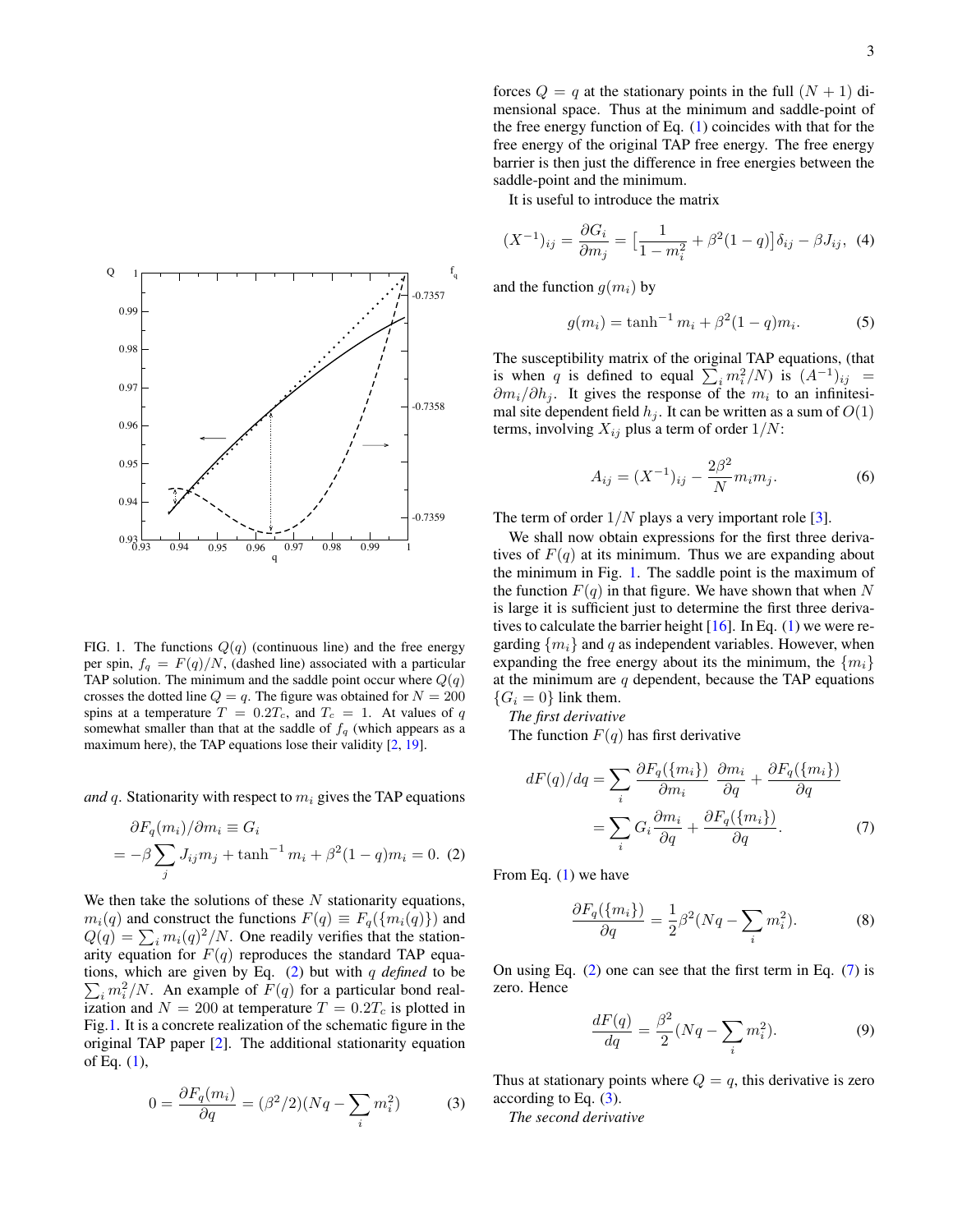Differentiating Eq.  $(7)$  with respect to q

<span id="page-3-2"></span>
$$
\frac{d^2F(q)}{dq^2} = \sum_{i} \left( \frac{dG_i}{dq} \partial m_i / \partial q + \sum_{i} G_i \partial^2 m_i / \partial q^2 \right) + d\left( \frac{\partial F_q(\{m_i\})}{\partial q} \right) / dq. \tag{10}
$$

Because  $G_i(q) = 0$  for all values of q, total derivatives like  $d^n G_i / dq^n = 0$ , for any value of n. Thus the top line of Eq. [\(10\)](#page-3-2) gives zero.

From Eq.  $(9)$  the second line of Eq.  $(10)$  is

<span id="page-3-3"></span>
$$
d\left(\frac{\partial F_q(\{m_i\})}{\partial q}\right)/dq = \frac{1}{2}\beta^2(N - 2\sum_i m_i \partial m_i/\partial q). \quad (11)
$$

Note that the partial derivative of  $G_i$  with respect to q is

$$
\partial G_i / \partial q = -\beta^2 m_i. \tag{12}
$$

Hence

<span id="page-3-4"></span>
$$
\partial m_i / \partial q \equiv v_i = \beta^2 \sum_j X_{ij} m_j, \qquad (13)
$$

which follows from differentiating the stationarity equation  $G_i = 0$  with respect to q and noting that  $dG_i/dq = 0$  at the stationary point. Thus the second derivative is finally

$$
\frac{d^2F(q)}{dq^2} = \frac{1}{2}\beta^2(N - 2\sum_i m_i \partial m_i / \partial q),\tag{14}
$$

which is equivalent to

<span id="page-3-5"></span>
$$
d^2F(q)/dq^2 = \frac{N\beta^2}{2}(1 - \partial Q/\partial q)
$$

$$
= \frac{N\beta^2}{2}(1 - 2\beta^2 H) \equiv Na,
$$
 (15)

where

$$
H = \frac{1}{N} \sum_{i,j} m_i X_{ij} m_j.
$$
 (16)

In Appendix [B](#page-7-0) we will show that  $(1 - 2\beta^2 H)$  vanishes as  $N \to \infty$ . For finite values of N it is of order  $1/N$  when  $f > f_c$ . We shall argue that it is of order  $1/N^{1/3}$  for all  $f \leq f_c$ .

*The third derivative*

Using Eqs.  $(10)$  and  $(11)$  the third derivative can be seen to be

$$
d^3F(q)/dq^3 = -\beta^2 \sum_i \partial(m_i \partial m_i/\partial q)/\partial q
$$
  
=  $-\beta^2 \sum_i (\partial m_i/\partial q)^2 - \beta^2 \sum_i m_i \partial^2 m_i/\partial q^2$ .

From Eq. [\(13\)](#page-3-4),

$$
\sum_{j} X_{ij}^{-1} \partial m_j / \partial q = \beta^2 m_i \tag{17}
$$

so

$$
\beta^2 \partial m_i / \partial q = \sum_j \left[ \delta_{ij} \left( \frac{2m_i}{(1 - m_i^2)^2} \partial m_i / \partial q - \beta^2 \right) \partial m_j / \partial q \right. \\ + X_{ij}^{-1} \partial^2 m_j / \partial q^2 \right].
$$

Hence

$$
\partial^2 m_i / \partial q^2 = \sum_j X_{ij} \left( 2\beta^2 \partial m_j / \partial q - \frac{2m_j}{(1 - m_j^2)^2} (\partial m_j / \partial q)^2 \right)
$$
\n(18)

Hence

$$
d^{3}F(q)/dq^{3} = N\left(-\frac{3\beta^{2}}{N}\sum_{i}v_{i}^{2} + \frac{1}{N}\sum_{i}\frac{2m_{i}v_{i}^{3}}{(1-m_{i}^{2})^{2}}\right)
$$

$$
\equiv Nc. \quad (19)
$$

We shall show in Appendix [D](#page-11-0) that c is of  $O(1)$  for  $f \ge f_c$ .

To summarise: The TAP free energy landscape for the Ising SK spin glass is very simple. It consists of an exponentially large number of minima and their associated index one saddles. The barrier height is the difference in free energy between the saddle-point and the minimum, as in Fig. [1.](#page-2-1) For N large, it is possible to obtain this height from the second and third derivatives of the free energy,  $a$  and  $c$ , calculated at the minimum  $q = q_m$ , if N is large,

<span id="page-3-0"></span>
$$
F(q) - F(q_m) = N\left(\frac{a}{2}(q - q_m)^2 + \frac{c}{6}(q - q_m)^3\right).
$$
 (20)

The coefficient  $a$  is given in Eq. [\(15\)](#page-3-5) and the coefficient  $c$  is given by Eq.  $(19)$ . One can determine the N dependence of the barrier heights  $B$  if one knows the  $N$  dependence of the coefficients  $a$  and  $c$  and this is what is discussed in the next section.

### <span id="page-3-1"></span>III. BARRIER HEIGHTS FOR  $f \geq f_c$

In this section we state our main results for the region  $f \ge f_c$ . Our basic approach is to calculate the coefficients  $a$  and  $c$  using the methods previously employed to obtain the complexity (the calculation of which is briefly described in Appendix [A\)](#page-6-0).

The value of  $q$  at the saddle point,  $q_s$ , can be calculated by finding when  $dF(q)/dq = 0$  in Eq. [\(20\)](#page-3-0), and is

<span id="page-3-7"></span>
$$
q_s = q_m - \frac{2a}{c}.\tag{21}
$$

Notice that because a and c are positive  $q_s < q_m$  and this feature is also visible in Fig[.1.](#page-2-1)

We shall find that at least for minima whose  $f \geq f_c$ , that the cubic coefficient c is finite and of  $O(1)$  and right at  $f = f_c$ takes the value  $2.439723\beta^2$  according to Appendix [D.](#page-11-0)

The quadratic coefficient a is of order  $O(1/N)$  for  $f > f_c$ (see Eq. [\(25\)](#page-4-0)) and is  $O(1/N^{1/3})$  at  $f = f_c$  (see Eq. [\(26\)](#page-4-1)). <span id="page-3-6"></span>.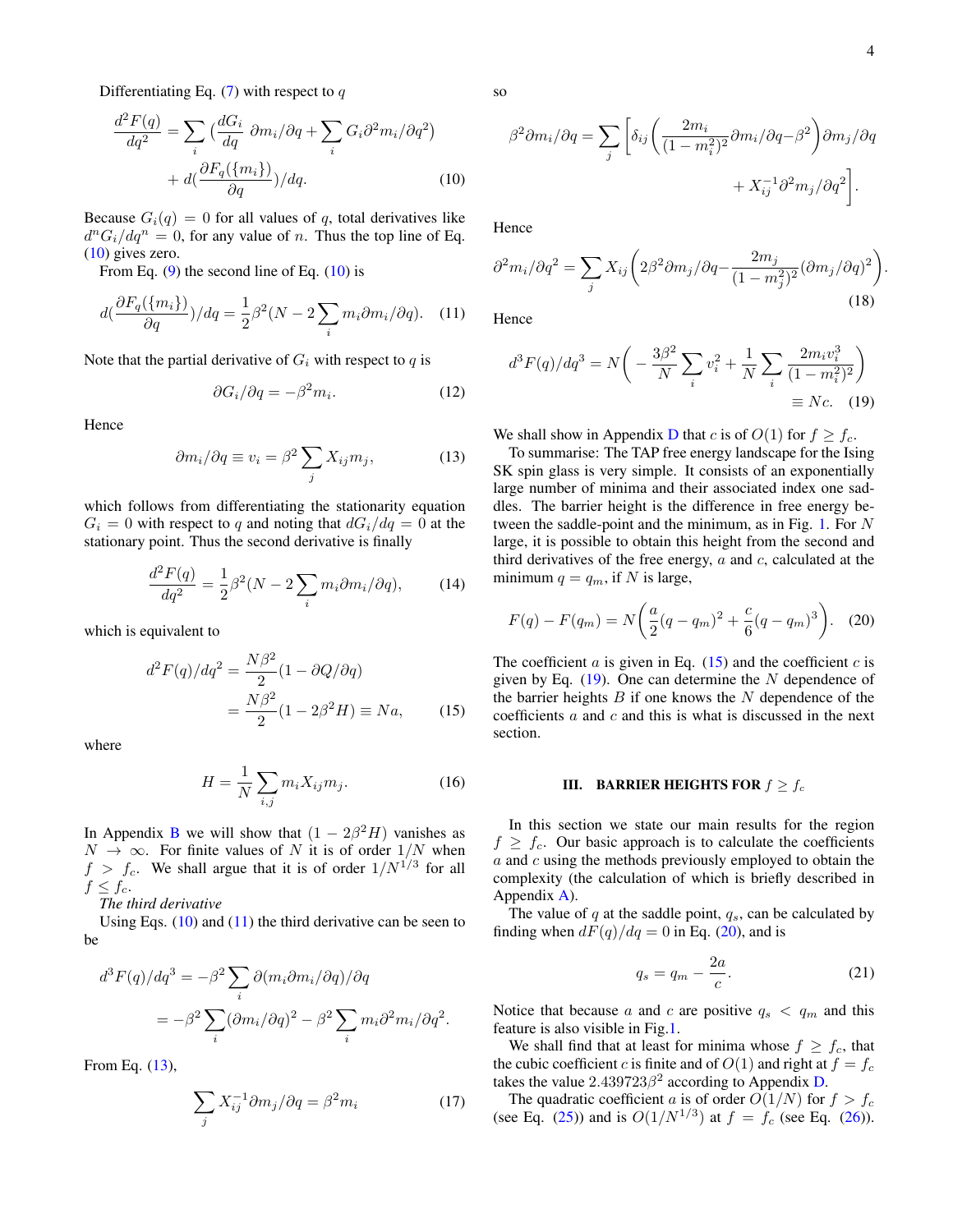Then  $q_s$  is less than  $q_m$  by  $O(1/N)$  for  $f > f_c$ . Thus in the large N limit the saddle and the minimum will merge together.

The higher derivatives of  $F(q)$  have been neglected in Eq. [\(20\)](#page-3-0). The extent to which this is a good approximation for values of  $N < 320$  is discussed to some extent in [\[16\]](#page-12-12). For large values of N, when  $q_s \to q_m$ , it could be expected to be an excellent approximation. The barrier height  $B$  is then

<span id="page-4-3"></span>
$$
B \equiv F(q_s) - F(q_m) = N \frac{2a^3}{3c^2}.
$$
 (22)

Hence B is of  $O(1/N^2)$  for  $f > f_c$  but right at  $f_c$  it is of  $O(1)$ . Our numerical work suggest that once over the saddle in the direction away from the minimum one often plunges down towards the paramagnetic solution of the TAP equations,  $q =$ 0 and  $m_i = 0$ . This has a lower free energy that the minimum when  $T < T_c$  but lies however in the region of parameter space where the TAP equations have no validity  $[2, 19, 38]$  $[2, 19, 38]$  $[2, 19, 38]$  $[2, 19, 38]$  $[2, 19, 38]$ .

In Ref. [\[3\]](#page-12-2), (see also [\[36\]](#page-13-5)) we suggested that  $v_i \equiv$  $\beta^2 \sum_j X_{ij} m_j$  was proportional the lowest eigenvalue of the Hessian matrix (inverse susceptibility matrix)  $A_{ij}$ , where  $A_{ij} = (X^{-1})_{ij} - 2\beta^2 m_i m_j/N$ . The smallest eigenvalue of  $\mathbf{A}, \lambda_{min}$ , must be such that

<span id="page-4-4"></span>
$$
\lambda_{min} \le \frac{\sum_{ij} v_i A_{ij} v_j}{\sum_i v_i^2}.
$$
\n(23)

Then

<span id="page-4-2"></span>
$$
\lambda_{min} \le \frac{\beta^2 H (1 - 2\beta^2 H)}{\sum_i v_i^2 / N}.
$$
 (24)

Because the coefficient  $\alpha$  of the quadratic term in Eq. [\(20\)](#page-3-0) is also proportional to  $(1 - 2\beta^2 H)$ , Eq. [\(24\)](#page-4-2) indicates that the route from the minimum to the saddle point must be starting from the minimum in the direction of the smallest eigenvector  $v_i$ . For TAP solutions with  $f > f_c$  we argue below that the finite size scaling form is

<span id="page-4-0"></span>
$$
(1 - 2\beta^2 H) \sim \frac{1}{N(f - f_c)^2},
$$
\n(25)

when  $N(f - f_c)^3 >> 1$ . In the opposite limit  $N(f - f_c)^3 \rightarrow$ 0,

<span id="page-4-1"></span>
$$
(1 - 2\beta^2 H) \sim \frac{1}{N^{1/3}}.\tag{26}
$$

In Appendix [C](#page-9-0) we show that  $\sum_i v_i^2/N \sim 1/x_p$ , where

$$
x_p = 1 - \frac{\beta^2}{N} \sum_{i} (1 - m_i^2)^2.
$$
 (27)

As f approaches  $f_c$ ,  $x_p \propto (f - f_c)$  and right at  $f_c$ ,  $x_p \sim$  $1/N^{1/3}$ . ( $f_c$  is determined by finding where  $x_p$  becomes zero as  $f$  is decreased). The finite size scaling form is

$$
x_p = (f - f_c)\mathcal{F}((f - f_c)N^{1/3}),
$$
 (28)

for  $f > f_c$ : The crossover function  $\mathcal{F}(x)$  goes to a constant as  $x \to \infty$  and goes like 1/x as  $x \to 0$  so right at  $f = f_c, x_p \sim$ 

 $1/N^{1/3}$ . We suspect that it has the same  $1/N^{1/3}$  dependence too for all  $f < f_c$ , right down to and including the pure states. Then using Eq.  $(24)$  the smallest eigenvalue of the Hessian

matrix for  $f > f_c$  is

$$
\lambda_{min} \sim \frac{1}{N(f - f_c)},\tag{29}
$$

which is a "null" eigenvalue in the large  $N$  limit. The other  $N-1$  eigenvalues are separated from it by a finite gap  $x_p^2/(4p)$  $[14, 16, 38]$  $[14, 16, 38]$  $[14, 16, 38]$  $[14, 16, 38]$  $[14, 16, 38]$ , where

$$
p = \frac{\beta^3}{N} \sum_{i} (1 - m_i^2)^3.
$$
 (30)

p is finite at  $f = f_c$ . The null eigenvalue is a consequence of a broken supersymmetry [\[36\]](#page-13-5). The scaling form of  $\lambda_{min}$  as  $f \rightarrow f_c$  is

$$
\lambda_{min} = \frac{1}{N(f - f_c)} \tilde{\mathcal{F}}((f - f_c)N^{1/3}),\tag{31}
$$

which gives  $\lambda_{min} \sim 1/N^{2/3}$  right at  $f = f_c$ . For  $f > f_c$ , there is a finite band gap above the null eigenvalue starting at  $x_p^2/(4p)$  [\[16\]](#page-12-12) which using the crossover form is of order  $1/N^{2/3}$  right at  $f = f_c$ . Thus for  $f = f_c$  the band gap disappears and the null eigenvalue becomes just the lowest eigenvalue of the band.

These estimates are consistent with the density of states of the **A** matrix, which is of the form  $\rho(\lambda) \approx D\sqrt{\lambda}$  for small  $\lambda$ [\[14\]](#page-12-10) at  $f = f_c$ . One can obtain  $\lambda_{min}$  via

$$
1 = N \int_0^{\lambda_{min}} d\lambda \, D\sqrt{\lambda} \tag{32}
$$

which also gives  $\lambda_{min} \sim 1/N^{2/3}$ . This is consistent with the band-edge estimate  $x_p^2/(4p)$  as  $x_p \sim 1/N^{1/3}$  at  $f = f_c$ . We would also expect the same form for  $f < f_c$  as at  $f = f_c$ , that is  $\lambda_{min} \sim 1/N^{2/3}$  and that the coefficient a of Eq. [\(20\)](#page-3-0) is also  $a \sim 1/N^{1/3}$ .

We next explain why the coefficient  $a$  is of order  $1/N$  for  $f > f_c$ . To obtain this result we have to use the leading correction to the TAP free energy  $[2, 19]$  $[2, 19]$  $[2, 19]$ . (Note that this is "controversial"; Plefka [\[38,](#page-13-7) [39\]](#page-13-8) has long advocated different corrections which we have discussed before [\[3,](#page-12-2) [16\]](#page-12-12)). Owen's correction [\[19\]](#page-12-15) is,

$$
F = F_q(m_i) - \frac{1}{4} \ln[x_p].
$$
 (33)

The term  $F_q(m_i)$  is  $O(N)$  while the correction term is of  $O(1)$ . There are other correction terms which are negligible in the finite size scaling limit  $Nx_p^3 \sim N(f - f_c)^3$  of  $O(1)$  as  $N \gg 1$ . (This can be compared to the finite size scaling combination near  $T_c$  of the SK model  $N\tau^3$  where  $\tau = T/T_c - 1$  [\[21\]](#page-12-17)). The 1/N correction to the coefficient a is then

$$
a = \frac{1}{4N} \left( \frac{1}{x_p^2} \left( \frac{\partial x_p}{\partial q} \right)^2 - \frac{1}{x_p} \frac{\partial^2 x_p}{\partial q^2} \right).
$$
 (34)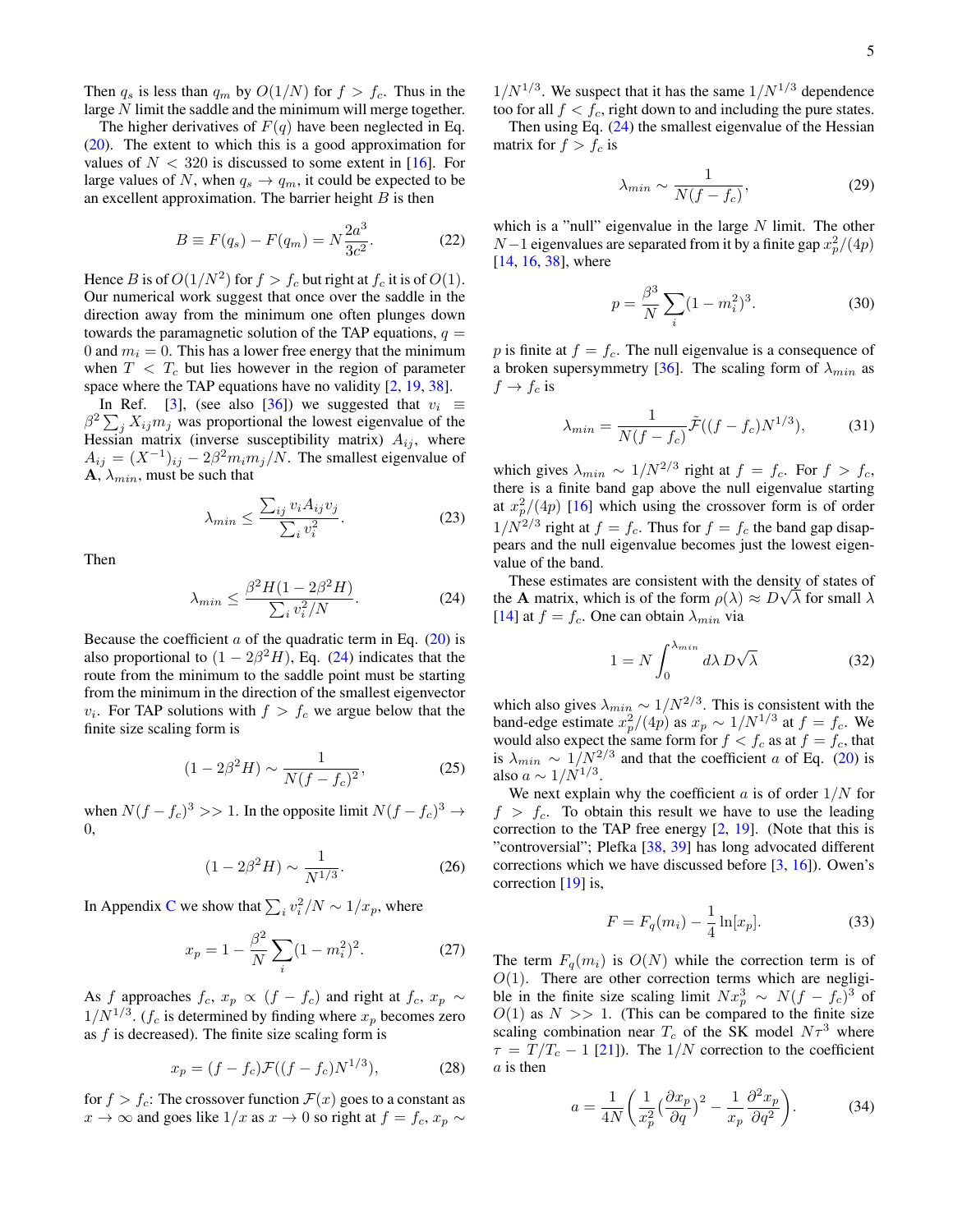The derivatives  $\partial x_p / \partial q$  and  $\partial^2 x_p / \partial q^2$  are finite as  $x_p \to 0$ . For example,  $\partial x_p/\partial q \to 2-6q$ . Hence the finite size scaling form of a is as  $\sim 1/(Nx_p^2)$  for  $Nx_p^3 >> 1$ . This leads to the barriers B being as small as  $O(1/N^2)$  for  $f > f_c$ . It is the existence of such small barriers when  $f > f_c$  at large values of  $N$  which prevents one finding numerical solutions of the TAP equations in this free energy range.

To summarise: for TAP states with  $f > f_c$  the barriers are of  $O(1/N^2)$ , and are of  $O(1)$  at  $f = f_c$ .

### <span id="page-5-1"></span>IV. BARRIERS FOR  $f < f_c$

For  $f < f_c$  (that is, for solutions which have RSB like overlaps with other solutions of free energy  $f$ ) there exists no information from direct solutions of the TAP equations to guide us. However, it would be possible (at least in principle) to extend the calculations presented in Appendices A, B, C, and D into this regime. In fact the equations just for the calculation of the complexity (the analogues of those in Appendix A) were written down long ago  $[6, 8]$  $[6, 8]$  $[6, 8]$ . Solving these equations is very difficult and has never been achieved [\[33\]](#page-13-2), and the only success has been for the limit  $f \to f_0$ . Then the solution has very similar features to the Parisi form of  $q(x)$ ,  $x \in [0, 1]$  [\[12\]](#page-12-24). In the opposite limit of  $f \to f_c$ , we suspect that the solutions go over to those with replica symmetry with the "breakpoint"  $x_1$  going to zero in this limit.

However, Eq. [\(21\)](#page-3-7) does lead to some information. We have suggested that for  $f < f_c$  that a is of order  $1/N^{1/3}$ , so we need to find what happens to c. When  $f \ge f_c$  we show in Appendix [D](#page-11-0) that c remains finite. A possibility for  $f < f_c$  is that  $c = h(f_c - f)N^{1/6}$ , where the crossover function  $h(x)$ is of  $O(1)$  for  $x \to 0$ , in order to go to a constant at  $f = f_c$ , but decreases as  $1/x$  at large x. (The scaling combination of  $(f<sub>c</sub>-f)$  and N used here parallels that for the number of steps of replica symmetry breaking [\[21\]](#page-12-17), where we have changed  $(T_c - T)$  to  $(f_c - f)$  as was suggested in [\[7\]](#page-12-5)). This would make c of  $O(1/N^{1/6})$  as  $N \to \infty$  at fixed any fixed  $f < f_c$ .

Support for this possibility comes from an old result of Dasgupta and Sompolinsky [\[20\]](#page-12-16). One can write

$$
Q = \frac{1}{N} \sum_{i} m_i^2 = \frac{1}{N} \sum_{\lambda} m_{\lambda}^2,
$$
 (35)

where we have expressed the magnetizations in terms of the eigenvectors of the matrix  $A_{ij}$ . (Actually the authors of Ref. [\[20\]](#page-12-16) used instead the eigenvectors of  $J_{ij}$ , but  $A_{ij}$  is the better choice for our argument). We are arguing that in the change from the minimum to the saddle goes along the lowest eigenvector of the  $A_{ij}$ . The Dasgupta and Somplinsky argument, which relies on the use of replica symmetry breaking, suggests that this lowest eigenvector made a contribution to Q of order  $m_{\lambda_{min}}^2/N \sim 1/N^{1/6}$ , which means that c must be of magnitude  $O(1/N^{1/6})$ , on using Eq. [\(21\)](#page-3-7), when a is of  $O(1/N^{1/3})$ . Then  $q_m - q_s \sim 1/N^{1/6}$ .

In the replica treatment of the complexity there are functions  $\eta(x)$  and  $\eta^*(x)$  [\[6,](#page-12-7) [8\]](#page-12-6).  $\eta(1) = \beta^2/N \sum \langle m_\lambda^2 \rangle$ , where here  $\langle \cdots \rangle$  denotes an average over all TAP solutions [\[6\]](#page-12-7). In 6

the opposite limit of  $x \to 0$ ,  $\eta(0)$  is the average over the most "distant" solutions in solution space and it is those which Dasgupta and Sompolinsky focussed upon.

If c does go at large N as  $1/N^{1/6}$  for  $f < f_c$  then the TAP states with  $f < f_c$  will have barriers which scale as  $N^{1/3}$ , as can be seen using Eq. [\(22\)](#page-4-3) if  $a \sim 1/N^{1/3}$ .

With so many states having large barriers (there are an exponentially large number of states with  $f < f_c$ ), the SK model would have the the same non-ergodic properties as Bernaschi et al. [\[29\]](#page-12-22) found in the Viana-Bray model. The dependence of c on N as  $1/N^{1/6}$  indicates that it is zero in the thermodynamic limit and suggests that by generalizing the calculations of Appendix D for  $f < f_c$  and including the consequences of replica symmetry breaking it might be possible to actually prove it. This is worth considering in light of the importance of explaining the simulation results of Ref. [\[29\]](#page-12-22), but would be very challenging [\[33\]](#page-13-2).

Another possibility could be that  $c$  stays finite when averaged over all states of free energy f and only goes to zero for the pure states. If  $c \sim (f - f_0)^{1/6}$ , then pure states which have free energies per spin  $f$  larger than  $f_0$  by an amount of  $O(1/N)$ , would be associated with barriers which grow as  $N^{1/3}$  [\[17\]](#page-12-13). If this is the correct possibility, then the SK model would behave as suggested by Cugliandolo and Kurchan  $[31, 32]$  $[31, 32]$  $[31, 32]$ . Another possibility could be that c stays finite on average but it acquires a very wide distribution so that at a subset of the TAP minima the coefficient  $c$  is very small, of order  $1/N^{1/6}$ . To investigate which, if any, of these possibilities is correct requires the extension of the calculations in Appendix [D](#page-11-0) into the region where  $f < f_c$ , and the use of replica symmetry breaking and the incorporation of finite N effects.

The coefficient  $a$  always is small, dependent on some inverse power of  $N$  in the large  $N$  limit. Its small value is related to the existence of the null eigenvalue. The existence of the null eigenvalue is in a sense obvious [\[36,](#page-13-5) [37\]](#page-13-6). This is because the complexity, which is the log of the number of TAP solutions is a function of temperature  $T$  and free energy per spin  $f$ . Any increase in, say  $T$  will cause an exponentially large decrease in the number of TAP solutions. A TAP solution, defined here as the minimum and its associated saddle point, will disappear through the merging of the saddle and the minimum, which happens if  $a = 0$ . Thus the coefficient a must for any given solution have a value taken from its probability distribution, and this value gives us via Eq. [\(21\)](#page-3-7) the value of  $q_s - q_m$ . In Appendix [D](#page-11-0) we obtain its average value for  $f \ge f_c$  by using the Edwards average over the bonds  $J_{ij}$ of all solutions of free energy  $f$ . The much harder task of studying the distribution of  $c$  and the distribution of the barriers when  $f < f_c$  is a challenge for the future.

### <span id="page-5-0"></span>V. TAP SOLUTIONS WITHOUT RSB OVERLAPS FOR  $f < f_c$

Our studies in Refs. [\[17\]](#page-12-13) and [\[16\]](#page-12-12) showed that numerical methods existed which produced solutions with free energies per spin  $f < f_c$  (some gave results close to  $f_0$ ), but no signs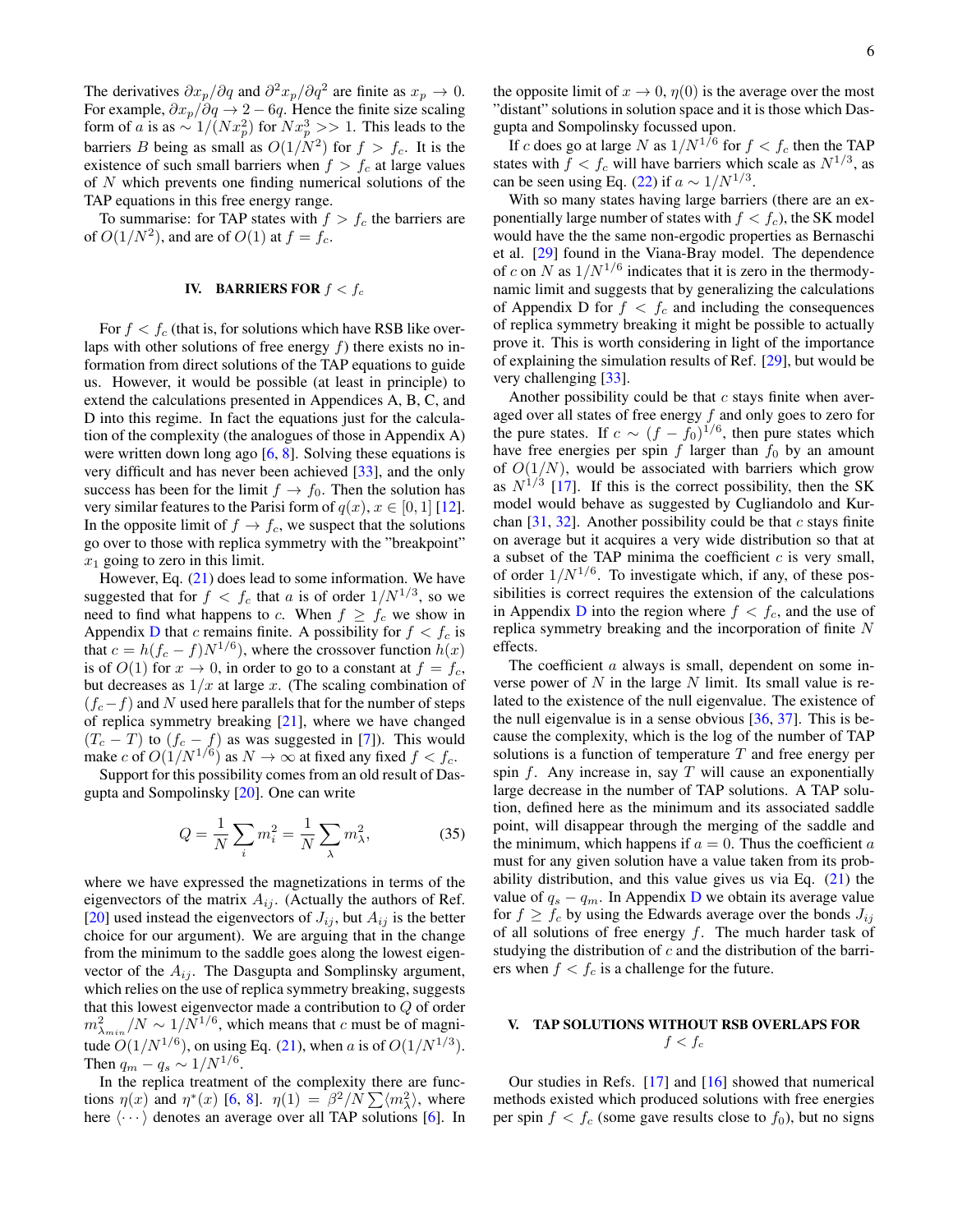of replica symmetry breaking of their overlaps. One might wonder whether replica symmetric states with  $f < f_c$  should even exist, given that there are an exponentially large number of solutions with  $f < f_c$  with RSB features. We next give an argument that replica symmetric states must exist with free energies at free energies  $f < f_c$ .

Our argument starts with an old paper of Bray [\[40\]](#page-13-9). Bray asked what is the ordering field of the spin glass. When the ordering field is applied to a system undergoing a transition there is no phase transition, as for example in a ferromagnet in a uniform field. In a spin glass a uniform field only suppresses the transition down to the de Almeida-Thouless line [\[41\]](#page-13-10). However Bray discovered that application of a field along the largest eigenvector of the  $J_{ij}$  matrix suppressed the transition to much lower temperatures than the application of a uniform field. The suggestion we would make is that a field along the lowest eigenvector of the  $A_{ij}$  matrix is the ordering field. This is also the eigenvector (see Sec. [III\)](#page-3-1) along which one passes from the minimum to the saddle and is the "null" eigenvector associated with the broken supersymmetry [\[36,](#page-13-5) [37\]](#page-13-6).

In the presence of the ordering field one is always in the paramagnetic phase. In the paramagnetic phase the complexity of the TAP solutions is zero. In zero field there is but a unique solution, all  $m_i = 0$ . In the presence of the ordering field there might be multiple solutions even if they are not exponentially numerous (but we have only ever found just one). Thus by reducing the temperature towards zero in the presence of the ordering field and then by turning off the ordering field one should be able to reach the ground-state of the SK model (for any realization of the bonds!). (Since this is an NP hard problem, something must happen to make this impossible, but we have not discovered what it might be). However, the argument does illustrate that families of states with replica symmetry must exist for  $f < f_c$ .

#### ACKNOWLEDGMENTS

We should like to thank Prof. F. Guerra for a discussion of finite size effects.

#### <span id="page-6-0"></span>Appendix A: Calculation of the Edwards average of the complexity

The formulae of Eq.  $(15)$  for the coefficient a and Eq.  $(19)$ for the coefficient  $c$  refer to a single solution of the TAP equations. It will explicitly depend on the bonds  $J_{ij}$ , and the only way one can make progress analytically is by averaging over the bonds. These calculations then become variants of those used long ago for the complexity [\[5–](#page-12-4)[7\]](#page-12-5), which is related to  $N<sub>s</sub>(f)$ , the number of solutions (per unit free-energy range) with free energy  $f = F/N$ , scaled by  $\beta$ ). These calculations will just be briefly summarized in this Appendix.  $N_s(f)$  is

given by

<span id="page-6-1"></span>
$$
N_s(f) \equiv \int W = N^2 \int_0^1 dq \int_{-1}^1 (dm_i) \delta \left( Nq - \sum_i m_i^2 \right) \times \delta \left( Nf - \sum_i f_1(m_i, q) \right) \prod_i \delta(G_i) |\text{det} \mathbf{A}|, \quad (A1)
$$

where

$$
f_1(m,q) = -\log 2 - \beta^2 (1 - q^2)/4 + (m/2) \tanh^{-1} m
$$
  
+ (1/2) log(1 - m<sup>2</sup>), (A2)

and  $G_i$  is given by Eq. [\(2\)](#page-2-0) while **A** is the inverse susceptibility matrix. The delta function  $\delta(Nq - \sum_i m_i^2)$  enforces the condition that  $Q = q$  and ensures that  $N_s(f)$  is the number of minima (or saddle-points). The expression  $f_1(q, m)$ , the single site expression for the free energy, is obtained by using  $G_i = 0$  to eliminate  $J_{ij}$  from Eq. [\(1\)](#page-1-1).

In Ref. [\[5,](#page-12-4) [6\]](#page-12-7) the details of how one proceeds from Eq. [\(A1\)](#page-6-1) were given in detail and will not be repeated here. One obtains the following expression for the complexity  $\Sigma(f)$  for  $f \geq f_c$ 

<span id="page-6-2"></span>
$$
\Sigma(f) = \frac{1}{N} \ln \langle N_s(f) \rangle_J = -\lambda q - uf - (B + \Delta)(1 - q)
$$

$$
+ (B^2 - \Delta^2)/2\beta^2 + \ln I, \quad \text{(A3)}
$$

where  $I$  is defined by the integral

<span id="page-6-3"></span>
$$
I = \int_{-1}^{1} \frac{dm}{\sqrt{2\pi P}} \left( \frac{1}{1 - m^2} + B \right) \exp\left[ \lambda m^2 + u f_1(m) - \frac{(\tanh^{-1} m - \Delta m)^2}{2P} \right],
$$
 (A4)

where  $P = \beta^2 q$ . For  $f < f_c$  the "annealed" average used in Eq.  $(A3)$  is no longer valid and one must calculate  $\langle \ln N_s(f) \rangle$  (which is proportional to N), and this average then gives results relevant to a *typical* system. Its determination requires the introduction of replicas to handle the averaging over the logarithm. It turns out also that full replica symmetry breaking [\[6,](#page-12-7) [8\]](#page-12-6) is needed so the calculations become very heavy. Here we shall focus on the case when  $f \geq f_c$ when it is possible to use the annealed average.

The parameters  $q, \Delta, \lambda, u, B$  are determined from the stationarity equations for  $\Sigma(f)$  for given f. These are

<span id="page-6-4"></span>
$$
\partial \Sigma / \partial \lambda \Rightarrow q = \langle m^2 \rangle. \tag{A5}
$$

Here  $\langle \cdots \rangle$  denotes averaging over the weight function of Eq.  $(A4)$ . The variable u allows us to select the TAP solutions with free energy per spin  $f$ . Its stationarity equation is

$$
\partial \Sigma / \partial u \Rightarrow f = \langle f_1 \rangle. \tag{A6}
$$

Continuing,

$$
\partial \Sigma / \partial B \Rightarrow B \left[ 1 - \beta^2 \langle \frac{(1 - m^2)^2}{1 + B(1 - m^2)} \rangle \right] = 0, \quad \text{(A7)}
$$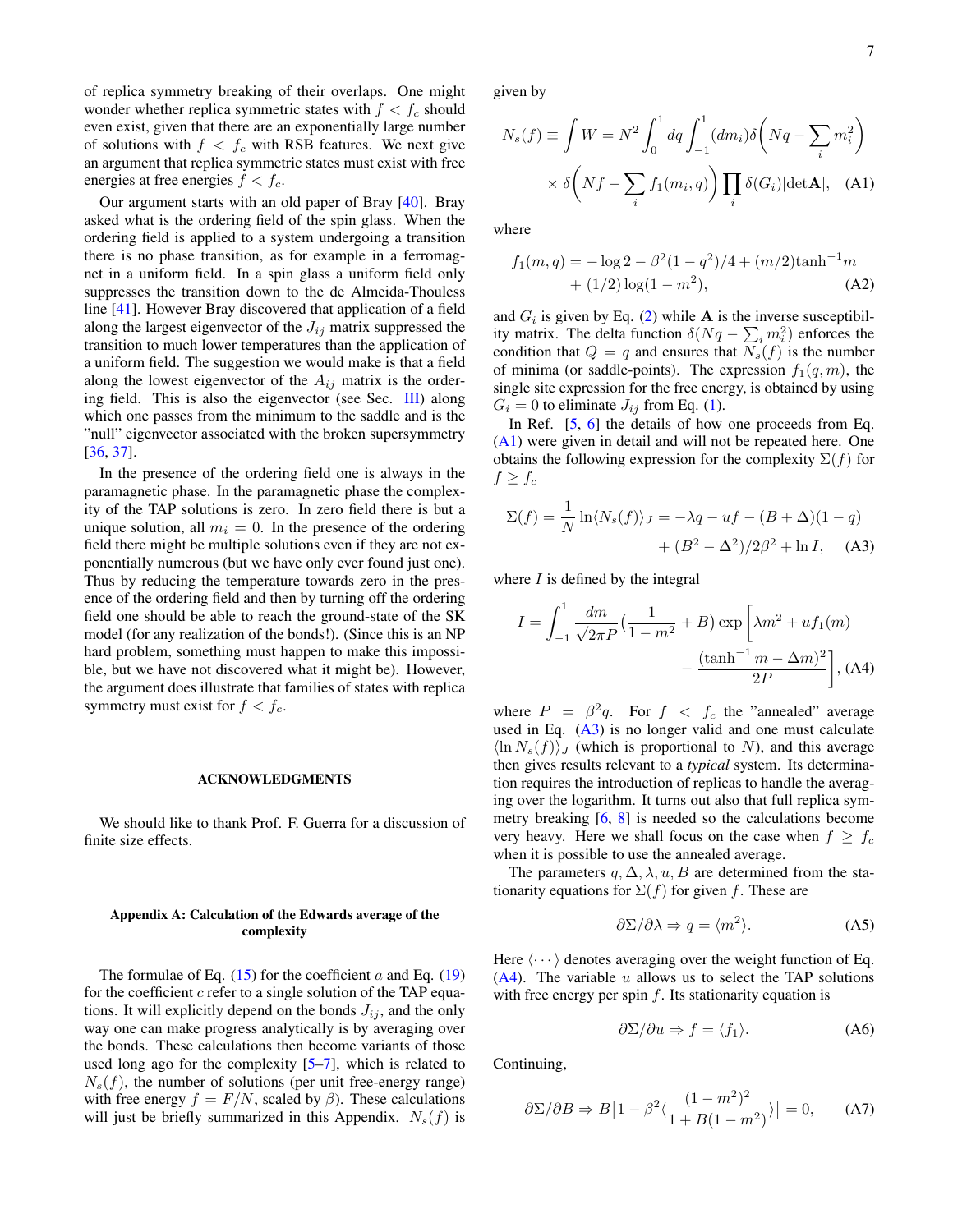$$
\frac{\partial \Sigma}{\partial \Delta} \Rightarrow \Delta = -\frac{\beta^2}{2}(1-q) + \langle m \tanh^{-1} m \rangle / (2q), \text{ (A8)}
$$

and

<span id="page-7-1"></span>
$$
\frac{\partial \Sigma}{\partial q} \Rightarrow \lambda = B + \Delta - \frac{1}{2q} + \frac{\langle (\tanh^{-1} m - \Delta m)^2 \rangle}{2\beta^2 q^2} + u\beta^2 q/2.
$$
\n(A9)

Solving these equations one finds  $B = 0$ . The values of  $q, \lambda, \Delta$ , and u have to be determined by numerical methods. The complexity is at its largest at  $u = 0$ . These equations are valid provided

$$
x_p = 1 - \beta^2 \langle (1 - m^2)^2 \rangle \ge 0 \tag{A10}
$$

As  $f \to f_c$ , it is found that  $x_p$  calculated from these equations goes to zero, indicating that their validity will cease for  $f <$  $f_c$ .

In Appendix [C](#page-9-0) the "normalization"  $\sum_i v_i^2/N$  and in Appendix  $D$  the coefficient  $c$  of Eq. [\(19\)](#page-3-6) are calculated for the region  $f > f_c$  using methods which are essentially just extensions of those used to obtain the complexity.

### <span id="page-7-0"></span>Appendix B: Calculation of  $2\beta^2\rm{H}$

In this section we shall show that in the large  $N$  limit that  $2\beta^2 H = 1$ . This is the reason why there is a "null" eigenvalue of the  $A$  matrix and why the coefficient  $a$  is zero in the thermodynamic limit. Our demonstration of this is valid for the bond-average over all solutions of free energy f, if  $f \ge f_c$ , (although we would argue that  $a = 0$  also for  $f < f_c$ ). As in Ref.  $[3]$ , we start by imagining inserting into Eq.  $(A1)$  the identity

$$
1 = \frac{1}{\sqrt{\det X}} \int_{-\infty}^{\infty} \prod_{i} \frac{d\phi_i}{\sqrt{2\pi}} \exp(-\frac{1}{2} \sum_{i,j} \phi_i (X^{-1})_{ij} \phi_j),
$$
\n(B1)

This identity which holds provided the matrix  $X$  is positive definite. We shall set

$$
(X^{-1})_{ij} = a_i \delta_{ij} - \beta J_{ij}, \tag{B2}
$$

where

$$
a_i = \frac{1}{1 - m_i^2} + \beta^2 (1 - q).
$$
 (B3)

The definition of  $H$  is

$$
H = \frac{1}{N} \sum_{i,j} m_i X_{ij} m_j = \frac{1}{N} \sum_{i,j} \langle m_i \langle \phi_i \phi_j \rangle_{\phi} m_j \rangle_{m,J}.
$$
 (B4)

The average  $\langle \cdots \rangle_{m,J}$  is the average over the  $m_i$  and the bonds  $J_{ij}$ . In order to calculate H we introduce a "field"  $\lambda_0$  and study

$$
Z(\lambda_0) = \int W \exp(\beta \lambda_0 \sum_i \phi_i m_i).
$$
 (B5)

Then

$$
\frac{\beta^2}{N} \sum_{i,j} \langle \phi_i m_i \phi_j m_j \rangle = \beta^2 H = \frac{1}{N} \partial^2 \ln Z(\lambda_0) / \partial \lambda_0^2, \quad (B6)
$$

as  $\lambda_0 \rightarrow 0$ .  $\langle \cdots \rangle$  is calculated here with the weight function W. Note that  $\langle \phi_i m_i \rangle = 0$ , and  $\partial \ln Z(\lambda_0)/\partial \lambda_0 = 0$  as  $\lambda_0 \rightarrow$ 0. The bond average is

$$
\int \prod_{(ij)} dJ_{ij} P(J_{ij}) \cdots , \qquad (B7)
$$

The delta functions of  $G_i$  can be represented in terms of integrals over  $x_i$ , which run from  $-i\infty$  to  $i\infty$ . The terms involving  $J_{ij}$  are of the form

$$
\int_{-\infty}^{\infty} \prod_{} dJ_{ij} (N/2\pi)^{1/2} \exp \left[ -N \sum_{} J_{ij}^2/2 -\beta \sum_{} J_{ij} (x_i m_j + x_j m_i + \phi_i \phi_j) \right] \frac{\det \mathbf{A}}{\sqrt{\det \mathbf{X}}}.
$$
 (B8)

so

$$
W \sim \int_{-1}^{1} \prod_{i} dm_i \int \prod_{i} dx_i \exp \left[ -\frac{1}{2} \sum_{i} a(m_i) \phi_i^2 + \beta \sum_{(ij)} J_{ij} \phi_i \phi_j - \beta \sum_{(ij)} J_{ij} (x_i m_j + x_j m_i) + \sum_{i} g(m_i) x_i + \cdots \right].
$$
 (B9)

Averaging over the bonds  $J_{ij}$  one gets

<span id="page-7-2"></span>
$$
W \sim \int_{-1}^{1} \prod_{i} dm_i \int \prod_{i} dx_i \exp \left[ -\frac{1}{2} \sum_{i} a(m_i) \phi_i^2 + \sum_{i} g(m_i) x_i + \frac{\beta^2}{2N} \sum_{(i,j)} (x_i m_j + x_j m_i - \phi_i \phi_j)^2 \right].
$$
\n(B10)

The sum over the pairs  $(i, j)$  can be extended to all  $i, j$  as the diagonal terms with  $i = j$  give a negligible contribution when N is large. Then using  $Nq = \sum_i m_i^2$ , we get

$$
W \sim \int_{-1}^{1} \prod_{i} dm_{i} \int \prod_{i} dx_{i} \exp \left[ -\frac{1}{2} \sum_{i} a(m_{i}) \phi_{i}^{2} + \frac{\beta^{2} q}{2} \sum_{i} x_{i}^{2} + \frac{\beta^{2}}{2N} (\sum_{i} x_{i} m_{i})^{2} + \frac{\beta^{2}}{4N} (\sum_{i} \phi_{i}^{2})^{2} - \frac{\beta^{2}}{N} (\sum_{i} \phi_{i} m_{i})^{2} + \sum_{i} g(m_{i}) x_{i} \right].
$$
 (B11)

The terms in the determinant det  $X\{J_{ij}\}\$ are effectively shifted to det  $X\{J_{ij} - \frac{\beta}{N}(x_i m_j + x_j m_i - \phi_i \phi_j)\}\$ , and the translation of the  $J_{ij}$  by terms of order  $1/N$  in the matrix elements of  $X_{ij}$  is negligible, allowing the determinant to be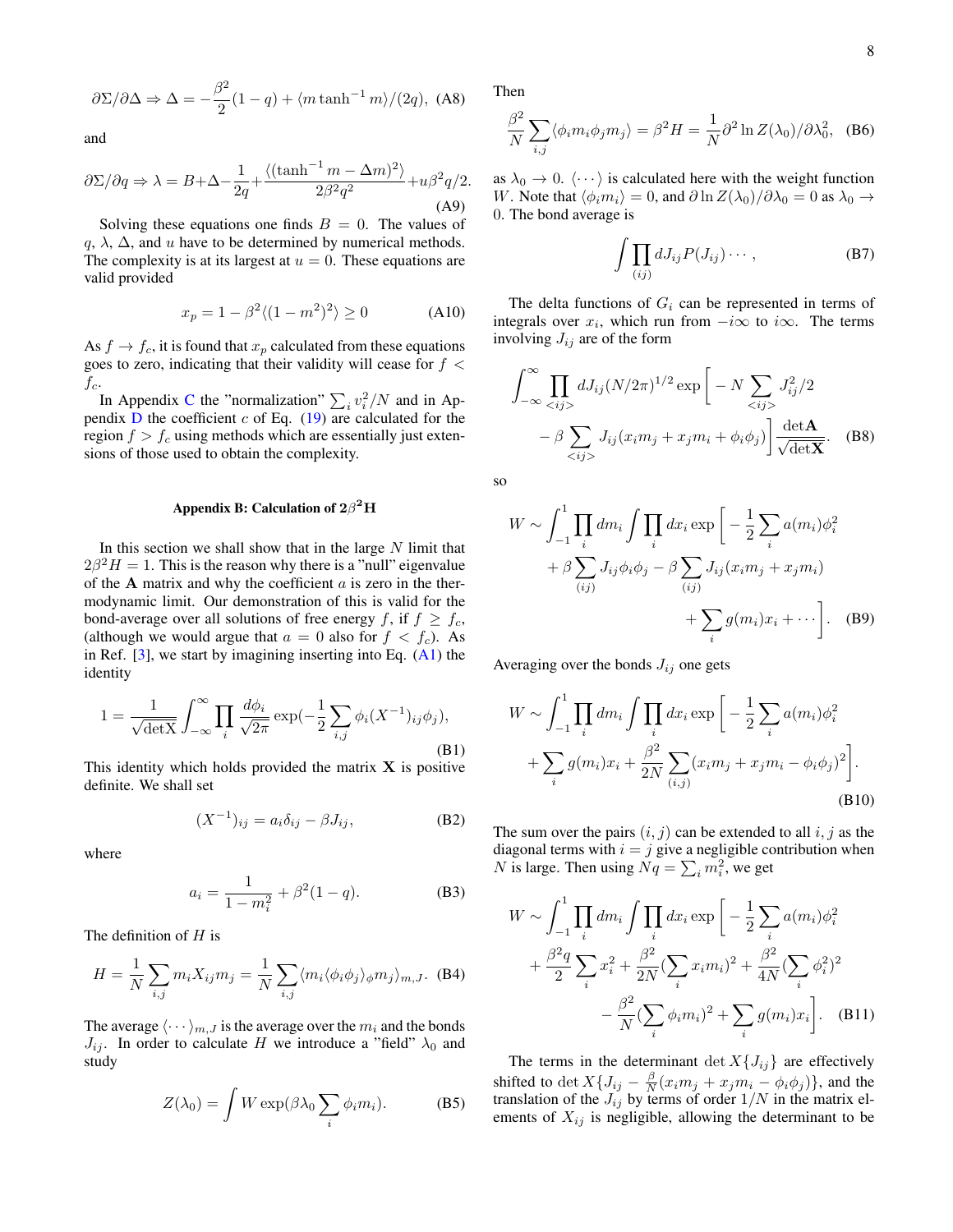separately averaged. (The vanishing of  $B$  is then consistent with this neglect).

The square terms are simplified by the Hubbard-Stratonovich identity

$$
\exp(a^2/2) = \int_{-\infty}^{\infty} \frac{dx}{\sqrt{2\pi}} \exp(-x^2/2 + ax). \quad (B12)
$$

We uncouple the square terms involving  $(\sum_i x_i m_i)^2$  as follows.

$$
\exp\left[\frac{\beta^2}{2N}(\sum_i x_i m_i)^2\right] = \sqrt{\frac{N}{2\pi}} \int dV \exp\left[-\frac{NV^2}{2} + V\beta \sum_i m_i x_i\right].
$$
 (B13)

The square terms involving  $(\sum_i \phi_i)^2$  as follows

$$
\exp\left[\frac{\beta^2}{4N}(\sum_i \phi_i^2)^2\right] = \sqrt{\frac{N}{\pi}} \int d\rho \exp\left[-N\rho^2 + \rho\beta \sum_i \phi_i^2\right].
$$
 (B14)

The cross-term involving  $(\sum_i \phi_i x_i)(\sum_j \phi_j m_j)$  is uncoupled via

$$
\exp(-\frac{\beta^2}{N}\sum_{i}\phi_i x_i \sum_{j}\phi_j m_j) = \frac{N}{\pi} \int d\eta d\eta^* \exp\left[-N\eta\eta^* + i\beta\eta \sum_{i}\phi_i x_i + i\beta\eta^* \sum_{i}\phi_i m_i\right].
$$
 (B15)

The integrals over V,  $\rho$  and R (see [\[5\]](#page-12-4)), are done by steepest descents. Set  $V = -\beta(1-q) - \Delta/\beta$ , and  $2R = \beta(1-q) - \beta$ B/ $\beta$  where  $\det X^{-1} = \prod_i (a_i - 2\beta R) \exp(2NR^2)$ . Similarly  $2\rho = \beta(1-q) - \tilde{B}/\beta$ . (We expect  $B = 0$ ,  $\tilde{B} = B$  as  $\lambda_0 \to 0$ when B and B satisfy the same equations). Then doing the  $x_i$ integrals (which are up the imaginary axis)

$$
Z(\lambda_0) \sim \int \prod_i d\phi_i \exp \left[ \beta \lambda_0 \sum_i \phi_i m_i - N \eta \eta^* - \frac{1}{2} \sum_i \tilde{a}(m_i) \phi_i^2 + i \sum_i \beta \eta^* \phi_i m_i - \frac{1}{2\beta^2 q} \sum_i (\tilde{g}(m_i) + i\beta \eta \phi_i)^2 \right].
$$
 (B16)

Note

$$
\tilde{g}(m_i) = \tanh^{-1} m_i + \beta^2 (1 - q) m_i + \beta V m_i
$$

$$
\rightarrow \tanh^{-1} m_i - \Delta m_i, \quad (B17)
$$

while

$$
\tilde{a}(m_i) = \frac{1}{1 - m_i^2} + B.
$$
 (B18)

Doing the integrals over  $\phi_i$  one gets

$$
Z(\lambda_0) \sim \int \prod_i dm_i \exp \left[ -\frac{1}{2} \sum_i \log \left[ \frac{\tilde{a}(m_i) - \eta^2 / q}{\tilde{a}(m_i)} \right] - N \eta \eta^* - \frac{1}{2\beta^2 q} \sum_i \tilde{g}(m_i)^2 + \sum_i \frac{(i\beta \eta^* m_i - i(\eta/\beta q) \tilde{g}(m_i) + \beta \lambda_0 m_i)^2}{2(\tilde{a}(m_i) - \eta^2 / q)} \right].
$$
 (B19)

Set  $Z(\lambda_0) = \exp(N/(N\beta^2))$ , and  $\eta = \beta^2 q \tilde{\eta}$ . Note that  $\tilde{\eta}$  and  $\eta^*$  are of order  $\lambda_0$ . Then to order  $\lambda_0^2$ ,

$$
\mathcal{N}/(N\beta^2) = -A_3 \eta^{*2} / 2 - \tilde{\eta}^2 (A_2 - \beta^2 q (1 - q)) / 2 + \tilde{\eta} \eta^* (A_1 - q) + i \eta^* \lambda_0 A_3 - i \tilde{\eta} \lambda_0 A_1 + \lambda_0^2 A_3 / 2.
$$
 (B20)

The coefficients are as in [\[3\]](#page-12-2).

 $A_1 = \langle (1 - m^2)m(\tanh^{-1} m - \Delta m) \rangle.$  (B21)

$$
A_2 = \langle (1 - m^2)(\tanh^{-1} m - \Delta m)^2 \rangle.
$$
 (B22)

$$
A_3 = \langle m^2(1 - m^2) \rangle.
$$
 (B23)

We find useful the identity

$$
Max_{x,y} \left[ -ax^2/2 - by^2/2 + cxy + dx + ey \right]
$$
  
= 
$$
\frac{bd^2 + ae^2 + 2cde}{2(ab - c^2)}.
$$
 (B24)

The maximum occurs at

<span id="page-8-1"></span>
$$
x = \frac{bd + ce}{ab - c^2},
$$
 (B25)

and

$$
y = \frac{ae + cd}{ab - c^2}.
$$
 (B26)

Then

$$
\mathcal{N}/(N\beta^2) = \frac{\lambda_0^2 A_3 q^2}{2((q - A_1)^2 + A_3(\beta^2 q(1 - q) - A_2)}, \text{ (B27)}
$$

so

<span id="page-8-0"></span>
$$
2\beta^2 H = \frac{2\beta^2 A_3 q^2}{(q - A_1)^2 + A_3(\beta^2 q(1 - q) - A_2)}.
$$
 (B28)

This can be shown to equal 1 at the stationary point by use of the argument sketched below.

In Ref. [\[3\]](#page-12-2) it was demonstrated that  $1 = 2\beta^2 H$  by solving the stationarity equations numerically to obtain the quantities in Eq. [\(B28\)](#page-8-0). Here we shall show that it follows directly from the stationarity equations Eqs. [\(A5\)](#page-6-4) - [\(A9\)](#page-7-1). With  $B = 0$ , Eq.  $(A4)$  is

$$
I = \int_{-1}^{1} \frac{dm}{\sqrt{2\pi q}\beta} \frac{1}{1 - m^2} \exp\left[\lambda m^2 + u f_1(m) - \frac{(\tanh^{-1} m - \Delta m)^2}{2\beta^2 q}\right].
$$
 (B29)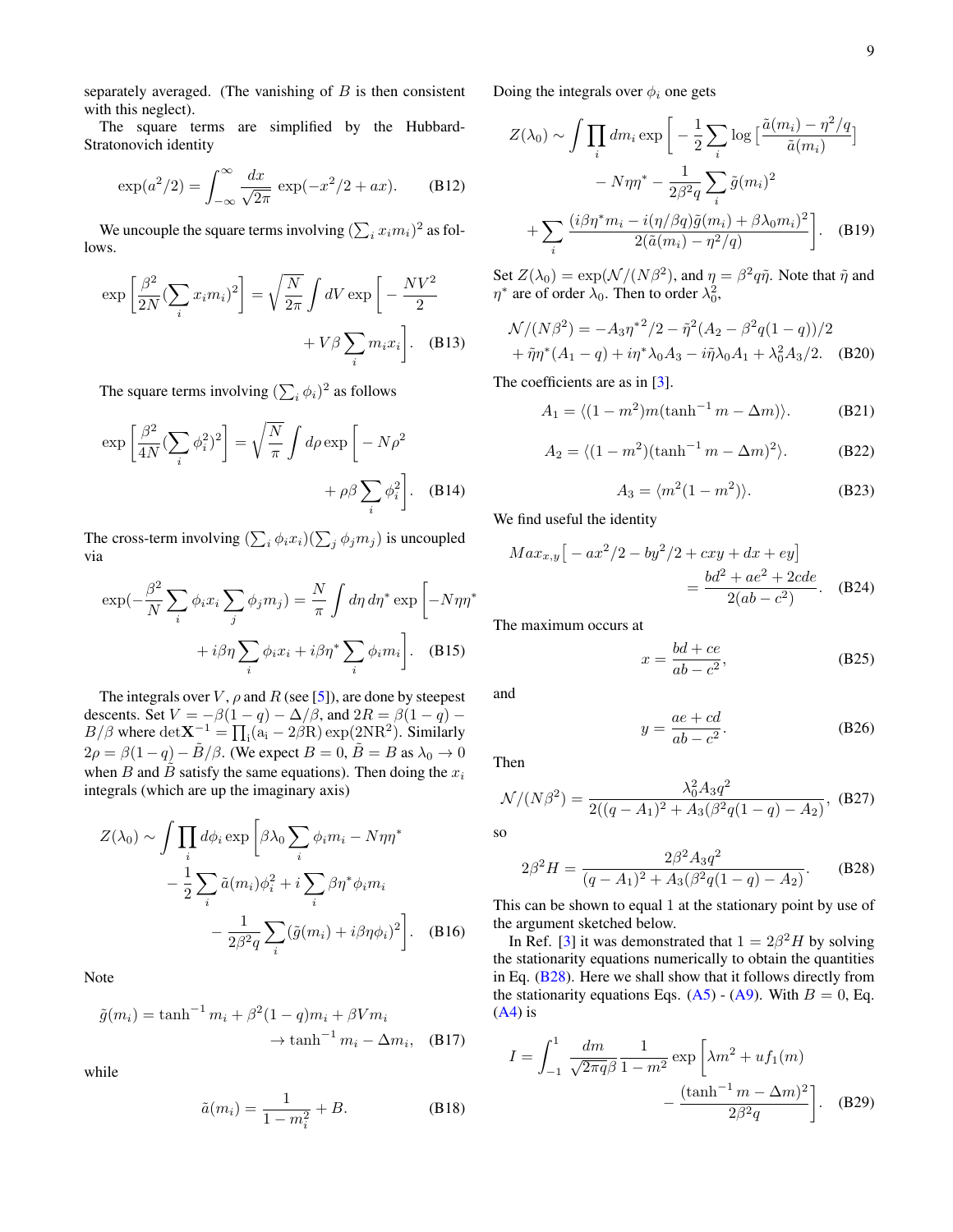On integrating by parts we get

$$
I = -\int_{-1}^{1} \frac{dm}{\sqrt{2\pi q \beta}} \tanh^{-1} m \left( 2\lambda m + u f_1'(m) - \frac{1}{\beta^2 q} (\tanh^{-1} m - \Delta m) \left( \frac{1}{1 - m^2} - \Delta \right) \right)
$$

$$
\times \exp \left( \lambda m^2 + u f_1(m) - \frac{(\tanh^{-1} m - \Delta m)^2}{2\beta^2 q} \right). \quad (B30)
$$

This can be re-written as

$$
-1 = 2\lambda \langle m(1 - m^2) \tanh^{-1} m \rangle
$$
  
+  $\frac{u}{2} \langle (1 - m^2) (\tanh^{-1} m)^2 \rangle - \frac{u}{2} \langle m \tanh^{-1} m \rangle$   
-  $\frac{1 - \Delta}{\beta^2 q} \left( \langle (\tanh^{-1} m)^2 \rangle - \Delta \langle m \tanh^{-1} m \rangle \right)$   
-  $\frac{\Delta}{\beta^2 q} \langle m^2 \tanh^{-1} m (\tanh^{-1} m - \Delta m) \rangle$ . (B31)

This can be put in terms of the coefficients  $A_1$ ,  $A_2$ , and  $A_3$ and with the help of the saddle-point equations themselves simplifies to the relation

$$
0 = (2\lambda + \Delta u + \frac{\Delta^2}{\beta^2 q})(A_1 - q)
$$
  
+  $(\frac{u}{2} + \frac{\Delta}{\beta^2 q})(A_2 - \beta^2 q(1 - 3q)) + \Delta(2\lambda + \frac{\Delta u}{2})A_3.$  (B32)

Similarly, integration by parts gives

$$
I\langle 1 - m^2 \rangle = \int_{-1}^1 \frac{dm}{\sqrt{2\pi\beta^2 q}} \exp\left(\lambda m^2 + uf_1(m)\right)
$$

$$
- \frac{(\tanh^{-1} m - \Delta m)^2}{2\beta^2 q}\right) = -\int_{-1}^1 \frac{dm}{\sqrt{2\pi\beta^2 q}}
$$

$$
m\left(2\lambda m + uf'_1(m) - \frac{\tanh^{-1} m - \Delta m}{\beta^2 q} \left(\frac{1}{1 - m^2} - \Delta\right)\right) \times
$$

$$
\exp\left(\lambda m^2 + uf_1(m) - \frac{(\tanh^{-1} m - \Delta m)^2}{2\beta^2 q}\right). \quad (B33)
$$

This can be reduced with the help of the stationarity equations to

$$
0 = (2\lambda + \frac{\Delta u}{2})A_3 + (\frac{u}{2} + \frac{\Delta}{\beta^2 q})(A_1 - q). \quad (B34)
$$

Then using Eqs.  $(B32)$  and  $(B34)$  the right-hand side of Eq. [\(B28\)](#page-8-0) can be shown to equal unity.

# <span id="page-9-0"></span>Appendix C: Calculation of the normalization  $N_z = \sum_i v_i^2/N$

Recall that  $v_i$  is defines as

$$
v_i = \partial m_i / \partial q = \beta^2 \sum_j X_{ij} m_j,
$$
 (C1)

in this Appendix we shall obtain its "normalization"

$$
N_z = \frac{1}{N} \sum_i v_i^2 = \frac{\beta^4}{N} \sum_i \sum_j \sum_k X_{ij} m_j X_{ik} m_k.
$$
 (C2)

This quantity plays an important role in our calculations of  $\lambda_{min}$  in Eq. [\(23\)](#page-4-4) and also of c in Appendix [D.](#page-11-0)

We will make use of the identity

$$
1 = \frac{1}{\det X} \int_{-\infty}^{\infty} \prod_{i} \frac{d\phi_i}{\sqrt{2\pi}} \prod_{i} \frac{d\rho_i}{\sqrt{2\pi}}
$$

$$
\exp\left[-\frac{1}{2} \sum_{i,j} \phi_i (X^{-1})_{ij} \phi_j - \frac{1}{2} \sum_{i,j} \rho_i (X^{-1})_{ij} \rho_j\right], \quad (C3)
$$

to write

$$
N_z = \frac{\beta^4}{N} \sum_i \sum_j \sum_k \langle \phi_i \phi_j \rangle m_j \langle \rho_i \rho_k \rangle m_k. \tag{C4}
$$

We proceed now as with the calculation of  $2\beta^2 H$ . After bond averaging there is now a term (see Eq.  $(B10)$ ),

<span id="page-9-1"></span>
$$
\exp\left[\frac{\beta^2}{4N}\sum_{i,j}(x_i m_j + x_j m_i - \phi_i \phi_j - \rho_i \rho_j)^2\right] =
$$
  
\n
$$
\exp\left[\frac{\beta^2 q}{2}\sum_i x_i^2 + \frac{\beta^2}{2N}(\sum_i x_i m_i)^2 + \frac{\beta^2}{4N}(\sum_i \phi_i^2)^2 + \frac{\beta^2}{4N}(\sum_i \rho_i^2)^2 - \frac{\beta^2}{N}\sum_i \phi_i x_i \sum_j \phi_j m_j - \frac{\beta^2}{N}\sum_i \rho_i x_i \sum_j \rho_j m_j + \frac{\beta^2}{2N}(\sum_i \phi_i \rho_i)^2\right].
$$
 (C5)

We shall introduce as before the term involving  $V$  to uncouple the  $(\sum_i x_i m_i)^2$  term,  $\eta_1$  and  $\eta_1^*$  to uncouple the term  $\sum_i \phi_i x_i \sum_j \phi_j m_j$ , and  $\eta_2$  and  $\eta_2^*$  to uncouple the term  $\sum_i \rho_i x_i \sum_j \rho_j m_j$ . The term can be re-written using

$$
\exp\left[\frac{\beta^2}{2N}(\sum_i \phi_i \rho_i)^2\right]
$$
  
=  $\sqrt{\frac{N}{2\pi}} \int_{-\infty}^{\infty} dK \exp\left[-\frac{NK^2}{2} + K\beta \sum_i \phi_i \rho_i\right].$  (C6)

<span id="page-9-2"></span>Like in Eqs. (B13-B15) we introduce three fields and compute

$$
Z(\lambda_1, \lambda_2, \lambda_3) = \int W \exp \left[ \beta \lambda_1 \sum_i \phi_i m_i + \beta \lambda_2 \sum_i \rho_i m_i + \beta \lambda_3 \sum_i \phi_i \rho_i \right].
$$
 (C7)

Then

$$
N_Z = \frac{\partial^3 \ln Z}{\partial \lambda_1 \partial \lambda_2 \partial \lambda_3},\tag{C8}
$$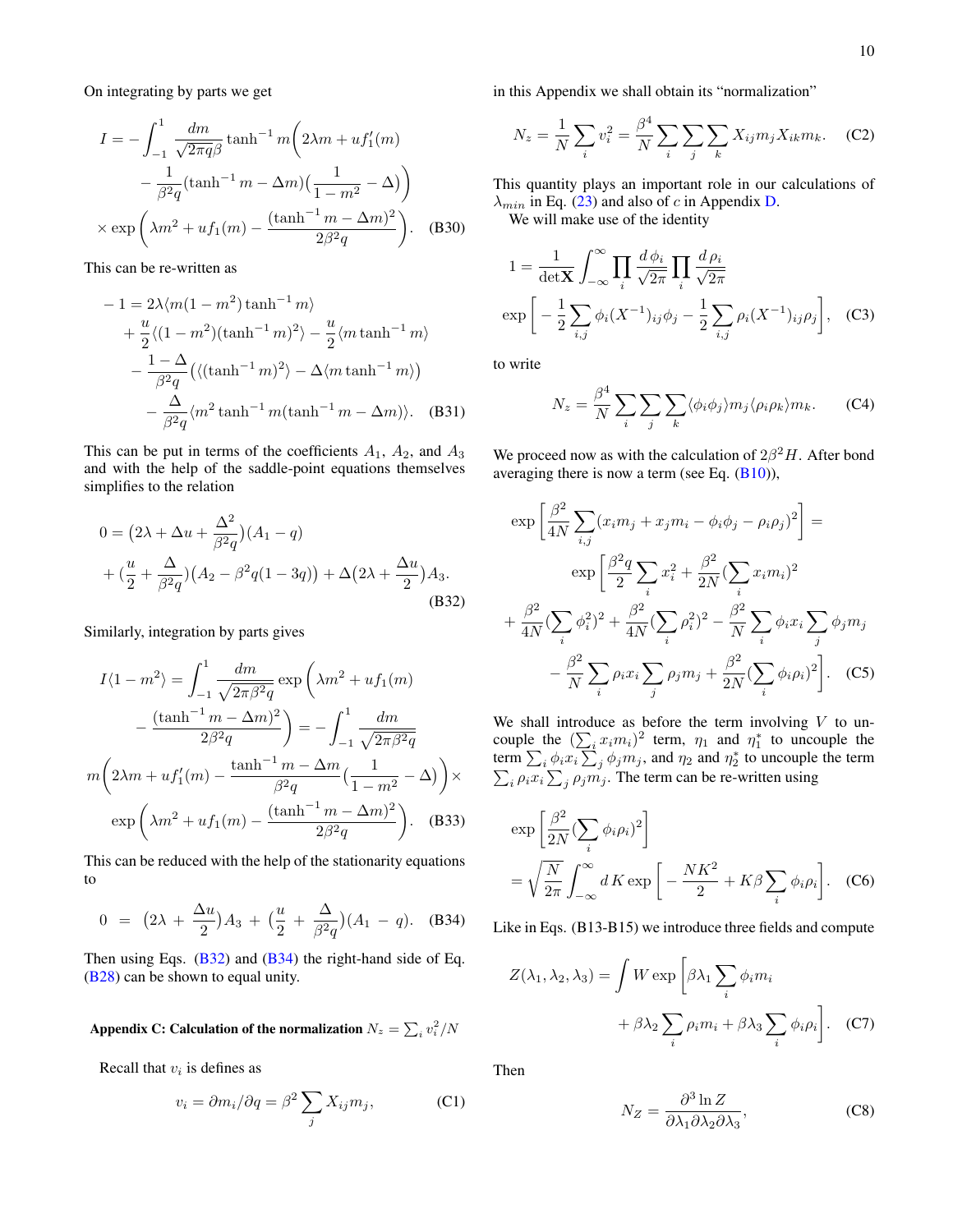in the limit when these fields go to zero. On doing the  $x_i$ integrals (which are up the imaginary axis) one gets

$$
Z(\lambda_1, \lambda_2, \lambda_3) \sim \int \prod_i d\rho_i d\phi_i \frac{1}{\det \mathbf{X}} \exp \left[ \beta \lambda_1 \sum_i \phi_i m_i + \beta \lambda_2 \sum_i \rho_i m_i + \beta \lambda_3 \sum_i \phi_i \rho_i - N \eta_1 \eta_i^* + i \beta \eta_1^* \sum_i \phi_i m_i - N \eta_2 \eta_2^* + i \beta \eta_2^* \sum_i \rho_i m_i - N K^2 / 2 + K \beta \sum_i \phi_i \rho_i - \sum_i \left[ \frac{(\tilde{g}(m_i) + i \beta \eta_1 \phi_i + i \beta \eta_2 \rho_i)^2}{2 \beta^2 q} - \frac{1}{2} \tilde{a}(m_i) \phi_i^2 - \frac{1}{2} \tilde{a}(m_i) \rho_i^2 \right] \right] \sim \int \prod_i d\phi_i d\rho_i \frac{1}{\det \mathbf{X}} \exp \left[ -N \eta_1 \eta_1^* - N \eta_2 \eta_2^* - N K^2 / 2 + \sum_i \left[ 1 \beta \eta_1^* \phi_i m_i + i \beta \eta_2^* \rho_i m_i - \frac{\tilde{g}(m_i)^2}{2 \beta^2 q} - i \eta_1 \tilde{g}(m_i) \phi_i / (\beta q) - i \eta_2 \tilde{g}(m_i) \rho_i / (\beta q) + \eta_1 \eta_2 \phi_i \rho_i / q + \beta \lambda_1 \phi_i m_i + \beta \lambda_2 \rho_i m_i + \beta \lambda_3 \phi_i \rho_i + K \beta \phi_i \rho_i - \frac{1}{2} (\tilde{a}(m_i) - \eta_1^2 / q) \phi_i^2 - \frac{1}{2} (\tilde{a}(m_i) - \eta_2^2 / q) \rho_i^2 \right].
$$
 (C9)

We next use the identity of Eq.  $(B24)$  to do the integrals over  $\phi_i$  and  $\rho_i$ . Set  $a = \tilde{a}(m_i) - \eta_1^2/q$ ,  $b = \tilde{a}(m_i) - \eta_2^2/q$ ,  $c = \beta(K + \lambda_3 + \eta_1 \eta_2/(\beta q))$ ,  $d = \beta \lambda_1 m_i - i \eta_1 \tilde{g}(m_i)/(\beta q) +$  $i\beta\eta_1^*m_i, e = \beta\lambda_2m_i - i\eta_2\tilde{g}(m_i)/(\beta q) + i\beta\eta_2^*m_i$ . Then

$$
Z \sim \int W \prod_{i} dm_{i} \exp \left[ -NK^{2}/2 - N\eta_{1}\eta_{1}^{*} - N\eta_{2}\eta_{2}^{*} + \sum_{i} \left[ \frac{bd^{2} + ae^{2} + 2cde}{2(ab - c^{2})} - \frac{\tilde{g}(m_{i})^{2}}{2\beta^{2}q} - \frac{1}{2}\log\left[\frac{ab - c^{2}}{\tilde{a}(m_{i})^{2}}\right] \right].
$$
\n(C10)

Introduce  $\tilde{K} = K + \lambda_3 + \eta_1 \eta_2 / (\beta q)$ . To quadratic order the argument of the exponential is

$$
Arg = -\frac{N}{2} [\tilde{K} - \lambda_3 - \eta_1 \eta_2 / (\beta q)]^2 - N \eta_1 \eta_1^* - N \eta_2 \eta_2^* + \sum_i
$$
  

$$
[-\frac{1}{2\beta^2 q} \tilde{g}(m_i)^2 + \left[\frac{bd^2 + ae^2 + 2\beta \tilde{K}de}{2(ab - \beta^2 \tilde{K}^2)} - \frac{1}{2} \log \frac{\tilde{a}(m_i)^2 - \beta^2 \tilde{K}^2}{\tilde{a}(m_i)^2}].
$$
 (C11)

We now eliminate  $\eta_1, \eta_1^*, \eta_2, \eta_2^*$ . These are of order of the  $\lambda_i.$ 

We will take it that in the limits of  $\lambda_1, \lambda_2, \lambda_3 \rightarrow 0$ , then  $\eta_1, \eta_1^* \sim \lambda_1$  and  $\eta_2, \eta_2^* \sim \lambda_2$ . The stationarity equation for  $\tilde{K}$ 

then is

$$
-N(\tilde{K} - \tilde{\lambda}_3) + \beta^2 \tilde{K} \sum_{i} (1 - m_i^2)^2 / (1 - \beta^2 \tilde{K}^2 (1 - m_i^2)^2 = 0,
$$
\n(C12)

where terms of higher order in the  $\lambda_i$  have been dropped. Note that here  $\tilde{\lambda}_3 = \lambda_3 + \eta_1 \eta_2 / (\beta q)$ . We shall now work close to the critical value of  $u_c$  where

$$
\tau \equiv x_p = 1 - \beta^2 \frac{1}{N} \sum_{i} (1 - m_i^2)^2
$$
 (C13)

is small. We shall use the notation  $\tau$  for  $x_n$  when it is small and to emphasize its similarity with the variable  $(1-T/T_c)$  in critical behavior phenomena. Then the equation for  $\tilde{K}$  reduces to

$$
\tilde{\lambda}_3 = \tau \tilde{K} - c_4 \tilde{K}^3 + \cdots, \qquad (C14)
$$

where  $c_4 = \beta^2 \frac{1}{N} \sum_i (1 - m_i^2)^4$ . Its solution is of the form

$$
\tilde{K} = \frac{\tilde{\lambda}_3}{\tau} F(c_4 \tilde{\lambda}_3^2 / \tau^3). \tag{C15}
$$

The function  $F(x)$  goes to 1 as  $x \to 0$  and goes as  $1/\sqrt{x}$  as  $x \to \infty$ . We shall work in the limit of small  $x \equiv c_4 \tilde{\lambda}_3^2 / \tau^3$ . The terms in Eq. (C14) give a contribution to Arg

$$
Arg/N = -\tau \tilde{K}^2/2 + \tilde{K}\tilde{\lambda}_3 + c_4 \tilde{K}^4/4, \qquad (C16)
$$

Then the leading contribution at small x, where  $\tilde{K} = \tilde{\lambda}_3 / \tau$ , is

$$
Arg/N = \tilde{\lambda}_3^2/(2\tau). \tag{C17}
$$

This gives a contribution to Arg of

$$
Arg = -N \frac{\lambda_1 \lambda_2 \lambda_3}{4\tau \beta q},
$$
 (C18)

using  $\eta_1 = i\lambda_1/2$  and  $\eta_2 = i\lambda_2/2$  (see below).

Put  $\eta_1 = \beta^2 q \tilde{\eta}_1$ , and  $\eta_2 = \beta^2 q \tilde{\eta}_2$ . We want the term of order  $\lambda_1 \lambda_2 \lambda_3$ , in the limit when all the  $\lambda_i \to 0$ . We thus need to determine the dependence of  $\eta_1, \eta_1^*, \eta_2, \eta_2^*$  on  $\lambda_1, \lambda_2$  in the contribution to Arg from

$$
Arg \sim -N\eta_1 \eta_1^* - N\eta_2 \eta_2^*
$$
  
+ 
$$
[\tilde{a}(m_i)(i\beta \eta_2^* m_i - i\eta_2 \frac{\tilde{g}(m_i)}{\beta q} + \beta \lambda_2 m_i)^2 + \frac{\eta_2^2 \tilde{a}(m_i)}{2q}
$$
  
+ 
$$
\tilde{a}(m_i)(i\beta \eta_1^* m_i - i\eta_1 \frac{\tilde{g}(m_i)}{\beta q} + \beta \lambda_1 m_i)^2 + \frac{\eta_1^2 \tilde{a}(m_i)}{2q} + 2\beta \tilde{K} \times
$$
  

$$
(i\beta \eta_2^* m_i - i\eta_2 \frac{\tilde{g}(m_i)}{\beta q} + \beta \lambda_2 m_i)(i\beta \eta_1^* m_i - i\eta_1 \frac{\tilde{g}(m_i)}{\beta q} + \beta \lambda_1 m_i)]
$$
  

$$
/(2(\tilde{a}(m_i)^2 - \beta^2 \tilde{K}^2).
$$
 (C19)

This expression can be handled using the "quadratic" for-mulae, Eq. [\(B24\)](#page-8-1) for maximization first in the  $\eta_1, \eta_1^*$  sector, then in the  $\eta_2, \eta_2^*$  sector to get an expression involving  $\lambda_1, \lambda_2$ and  $\tilde{K}_0$ . We then pick out the term in  $\lambda_1 \lambda_2 \lambda_3$ .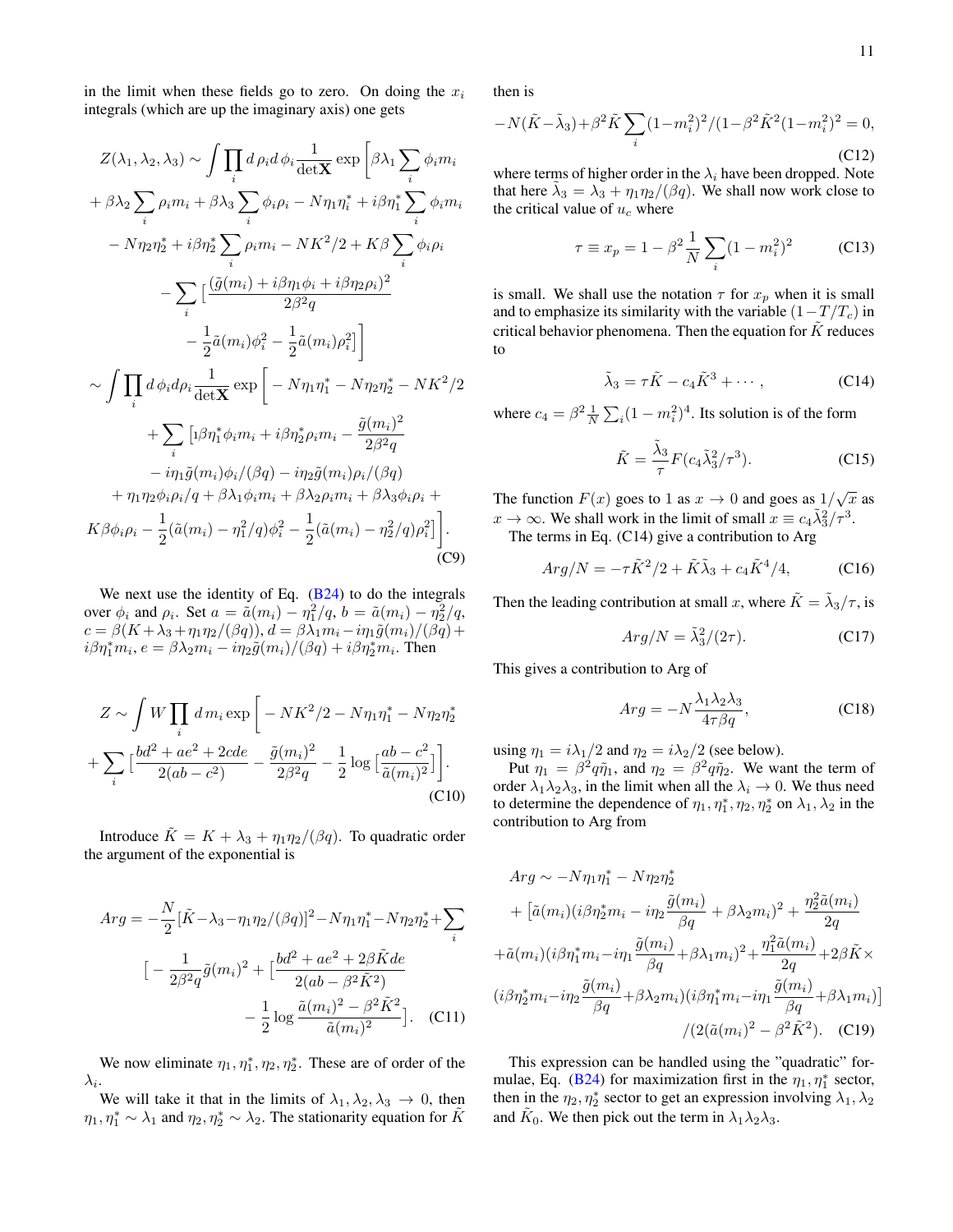The terms in  $\eta_1$  and  $\eta_2$  are decoupled as the coupling terms are small: the term in the 1 variables in Arg is

$$
Arg/(N\beta^2) = -q\tilde{\eta_1}\eta_1^* + (1/2N)\sum_i
$$
  
\n
$$
\left[ (1 - m_i^2)(i\eta_1^*m_i - i\tilde{\eta}_1\tilde{g}(m_i) + \lambda_1m_i)^2 + \beta^2q(1 - m_i^2)\tilde{\eta}_1^2 \right]
$$
  
\n
$$
= (A_1 - q)\tilde{\eta}_1\eta_1^* - (1/2)[A_2 - \beta^2q(1 - q)]\tilde{\eta}_1^2
$$
  
\n
$$
- (1/2)A_3(\eta_1^*)^2 + i\lambda_1A_3\eta_1^* - i\lambda_1A_1\tilde{\eta}_1 + (1/2)A_3\lambda_1^2.
$$
  
\n(C20)

(Compare with Eq. (B20)). Note that we do not need the changes to  $\eta_1$  which are of order K from including the cross term in 1 and 2 terms Eq. (C19) as such terms modify Arg in Eq. (C19) at order  $K^2$ . Eq. (C20) is evaluated at the stationary point and so changes to the values of  $\eta_1$  and  $\eta_1^*$  of order K change that expression for Arg to order  $K^2$ . The maximum occurs when  $\eta_1 = i\lambda_1/2$  and  $\eta_2 = i\lambda_2/2$  on using Eqs. (B25) and (B26).

$$
\tilde{\eta}_1 = \frac{i q A_3 \lambda_1}{(q - A_1)^2 + A_3(\beta^2 q (1 - q) - A_2)} = \frac{i q A_3}{2 \beta^2 A_3 q^2} = \frac{i \lambda_1}{2 \beta^2 q}.
$$
 (C21)

Then

$$
\eta_1^* - i\lambda_1 = i\lambda_1 \frac{A_1 - q}{2\beta^2 q A_3} \tag{C22}
$$

and

$$
\eta_2^* - i\lambda_2 = i\lambda_2 \frac{A_1 - q}{2\beta^2 q A_3}
$$
 (C23)

Define  $dv_i(\lambda_1) = \beta \lambda_1 m_i - i \eta_1 \tilde{g}(m_i) / (\beta q) + i \beta \eta_1^* m_i$  then becomes

$$
dv_i(\lambda_1) = \frac{\lambda_1}{2q} \left( \tilde{g}(m_i) - m_i \frac{A_1 - q}{A_3} \right) (1 - m_i^2). \quad (C24)
$$

Note that

$$
\frac{1}{N} \sum_{i} m_i dv(\lambda_1) = \lambda_1/2.
$$
 (C25)

Without the factor  $\lambda_1$ ,  $dv_i$  is essentially  $v_i$ .

The coefficient of the crossterm in  $K$  in Eq. (C19) can be written as

cross 
$$
\lambda_1 \lambda_2 = \beta \sum_i dv_i(\lambda_1) dv_i(\lambda_2) / N.
$$
 (C26)

and together with the other term in  $\lambda_1 \lambda_2 \lambda_3$  in Eq. (C18) for  $\lambda_1\lambda_2\lambda_3$  we get

$$
\frac{1}{N} \sum_{i} v_i^2 = \frac{\text{cross} (1 - \tau) - 1/(4\beta q)}{\tau}
$$
 (C27)

which reduces as  $f \rightarrow f_c$  to

$$
\frac{1}{N} \sum_{i} v_i^2 = \frac{0.813241}{\tau}.
$$
 (C28)

Thus the normalization term  $N_z$  diverges as  $\sim 1/\tau$  as  $\tau \to 0$ .

<span id="page-11-0"></span>Appendix D: The cubic term C =  $(1/N)\sum_i 2m_i v_i^3/(1-m_i^2)^2$ 

As before,

$$
v_i = \beta^2 \sum_j X_{ij} m_j.
$$
 (D1)

Note that  $c = C - 3\beta^2 \sum_i v_i^2/N$ , according to Eq. [\(19\)](#page-3-6). We shall write

$$
C = \frac{1}{N} \sum_{i} \sum_{j,k,l} \frac{2\beta^6 m_i}{(1 - m_i^2)^2} \langle \phi_i \phi_j \rangle m_j \langle \rho_i \rho_k \rangle m_k \langle \tau_i \tau_l \rangle m_l.
$$
\n(D2)

Then (see Eq.(B10))

$$
\exp\left[\frac{\beta^{2}}{4N}\sum_{i,j}(x_{i}m_{j}+x_{j}m_{i}-\phi_{i}\phi_{j}-\rho_{i}\rho_{j}-\tau_{i}\tau_{j})^{2}\right]=
$$
\n
$$
\exp\left[\frac{\beta^{2}q}{2}\sum_{i}x_{i}^{2}+\frac{\beta^{2}}{2N}(\sum_{i}x_{i}m_{i})^{2}+\frac{\beta^{2}}{4N}(\sum_{i}\phi_{i}^{2})^{2}+\frac{\beta^{2}}{4N}(\sum_{i}\rho_{i}^{2})^{2}+\frac{\beta^{2}}{4N}(\sum_{i}\tau_{i}^{2})^{2}-\frac{\beta^{2}}{N}\sum_{i}\phi_{i}x_{i}\sum_{j}\phi_{j}m_{j}-\frac{\beta^{2}}{N}\sum_{i}\rho_{i}x_{i}\sum_{j}\rho_{j}m_{j}-\frac{\beta^{2}}{N}\sum_{i}\tau_{i}x_{i}\sum_{j}\tau_{j}m_{j}+\frac{\beta^{2}}{2N}(\sum_{i}\rho_{i}\phi_{i})^{2}+\frac{\beta^{2}}{2N}(\sum_{i}\phi_{i}\tau_{i})^{2}+\frac{\beta^{2}}{2N}(\sum_{i}\rho_{i}\tau_{i})^{2}\right].
$$
\n(D3)

We introduce similar fields as in Eq. (C7):

$$
Z(\lambda_1, \lambda_2, \lambda_3, \lambda_4) = \int W \exp\left[\beta \lambda_1 \sum_i \phi_i m_i + \beta \lambda_2 \sum_i \rho_i m_i + \beta \lambda_3 \sum_i \tau_i m_i + \beta^3 \lambda_4 \sum_i \frac{\phi_i \rho_i \tau_i m_i}{(1 - m_i^2)^2}\right],
$$
\n(D4)

and calculate

$$
C = 2 \frac{\partial^4 \ln Z(\lambda_1, \lambda_2, \lambda_3, \lambda_4)}{\partial \lambda_1 \partial \lambda_2 \partial \lambda_3 \partial \lambda_4},
$$
 (D5)

in the limit when  $\lambda_1, \lambda_2, \lambda_3$  and  $\lambda_4 \to 0$ . The term in  $\lambda_4$  can be handled by pretending it is imaginary and doing the Airy style integral. In practice it is easier to progress by recognizing that in the limit when  $\lambda_1, \lambda_2, \lambda_3$  and  $\lambda_4 \rightarrow 0$ , the coupling between the 1,2, and 3 sectors is small and then one can approximate the term in  $\lambda_4$ 

$$
\beta^3 \lambda_4 \frac{\phi_i \rho_i \langle \tau_i \rangle m_i}{(1 - m_i^2)^2}.
$$
 (D6)

There are two other permutations involving  $\langle \rho_i \rangle$  and  $\langle \phi_i \rangle$ . We introduce  $\eta_1, \eta_1^*, \eta_2, \eta_2^*,$  and  $\eta_3, \eta_3^*$  to uncouple the terms of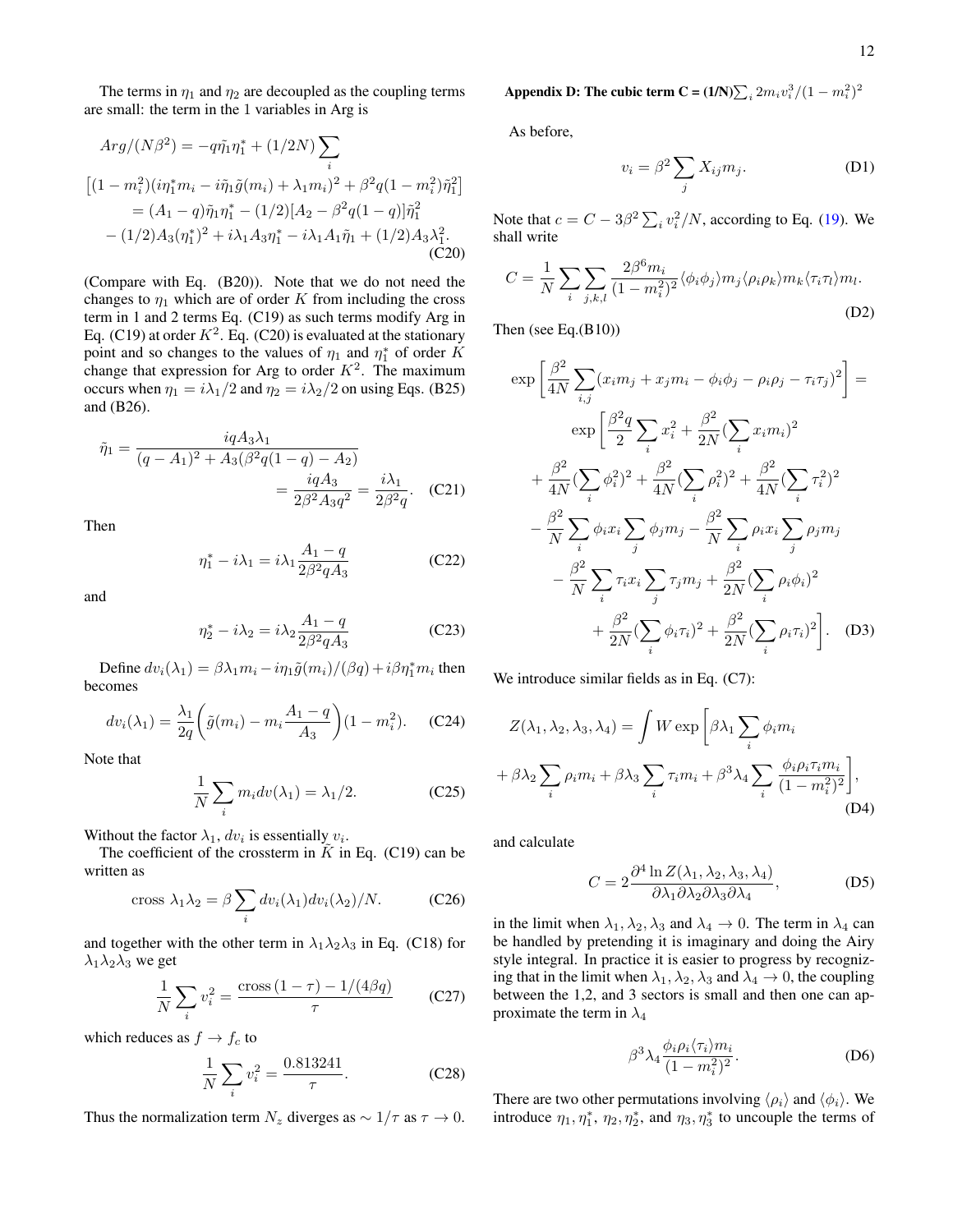the form  $\sum_i \phi_i x_i \sum_j \phi_j m_j$  and terms  $K_1, K_2, K_3$  to uncouple the terms of the form  $(\sum_i \rho_i \phi_i)^2$ .

The leading order the terms in (say)  $K_1$  will be small and the stationarity equation for  $K_1$  in terms of  $\lambda_4$  is (see Eq. (C17)) is

$$
-NK_1 + \sum_{i} \beta^2 (K_1 + \beta^2 \lambda_4 dv(i) \frac{m_i}{(1 - m_i^2)^2}) (1 - m_i^2)^2.
$$
\n(D7)

Hence

$$
K_1 = \frac{\beta^2 \lambda_4}{2\tau}.
$$
 (D8)

Then the relation between  $\lambda_3$  of the normalization calculation (Eq.(C14)) (and its effective value as calculated from Eq.

(D8) and  $K_1$  is  $\lambda_3 \equiv \frac{\beta^2 \lambda_4}{2(1 - \tau)}$ . (The factor  $(1 - \tau)$ ) arises from the difference between  $K$  and  $\tilde{K}$ .) The rest of the calculation gives  $(\beta^2/(2(1-\tau)N)) \sum_i v_i^2$ . Hence we can write

$$
d^3F/dq^3 = -3\beta^2 \sum_i v_i^2 + \sum_i \frac{2m_i v_i^3}{(1 - m_i^2)^2}
$$
  
=  $-3\beta^2 \sum_i v_i^2 (1 - 1/(1 - \tau)) = \frac{3\beta^2 \tau}{1 - \tau} \sum_i v_i^2$ . (D9)

remembering the other two permutations.

With this form c stays finite as we approach  $f_c$ , where  $\tau \rightarrow$ 0, (as  $\sum_i v_i^2/N \sim 1/\tau$ ). Right at  $f_c$ ,  $c = 2.439723\beta^2$  on using Eq. (C28), and is finite for all  $f > f_c$ .

- <span id="page-12-0"></span>[1] David Sherrington and Scott Kirkpatrick, "Solvable Model of a Spin-Glass," Phys. Rev. Lett. 35, 1792 (1975).
- <span id="page-12-1"></span>[2] D. J. Thouless, P. W. Anderson, and R. G. Palmer, "Solution of 'Solvable model of a spin glass'," The Philosophical Magazine: A Journal of Theoretical Experimental and Applied Physics 35, 593–601 (1977).
- <span id="page-12-2"></span>[3] T. Aspelmeier, A. J. Bray, and M. A. Moore, "Complexity of Ising Spin Glasses," Phys. Rev. Lett. 92, 087203 (2004).
- <span id="page-12-3"></span>[4] Andrea Cavagna, Irene Giardina, and Giorgio Parisi, "Numerical Study of Metastable States in Ising Spin Glasses," Phys. Rev. Lett. 92, 120603 (2004).
- <span id="page-12-4"></span>[5] A J Bray and M A Moore, "Metastable states in spin glasses," Journal of Physics C: Solid State Physics 13, L469–L476 (1980).
- <span id="page-12-7"></span>[6] A J Bray and M A Moore, "Metastable states in the solvable spin glass model," Journal of Physics A: Mathematical and General 14, L377–L383 (1981).
- <span id="page-12-5"></span>[7] A J Bray and M A Moore, "Metastable states in spin glasses with short-ranged interactions," Journal of Physics C: Solid State Physics 14, 1313–1327 (1981).
- <span id="page-12-6"></span>[8] A J Bray, M A Moore, and A P Young, "Weighted averages of TAP solutions and Parisi's  $q(x)$ ," Journal of Physics C: Solid State Physics 17, L155–L160 (1984).
- <span id="page-12-8"></span>[9] G. Parisi, "Infinite number of order parameters for spinglasses," Phys. Rev. Lett. 43, 1754 (1979).
- [10] G. Parisi, "Order parameter for spin-glasses," Phys. Rev. Lett. 50, 1946 (1983).
- [11] R. Rammal, G. Toulouse, and M. A. Virasoro, "Ultrametricity for physicists," Rev. Mod. Phys. 58, 765 (1986).
- <span id="page-12-24"></span>[12] M. Mézard, G. Parisi, and M. A. Virasoro, *Spin Glass Theory and Beyond* (World Scientific, Singapore, 1987).
- <span id="page-12-9"></span>[13] G. Parisi, "Some considerations of finite dimensional spin glasses," J. Phys. A 41, 324002 (2008).
- <span id="page-12-10"></span>[14] A J Bray and M A Moore, "Evidence for massless modes in the solvable model of a spin glass," Journal of Physics C: Solid State Physics 12, L441 (1979).
- <span id="page-12-11"></span>[15] Markus Müller and Matthieu Wyart, "Marginal Stability in Structural, Spin, and Electron Glasses," Annual Review of Condensed Matter Physics 6, 177–200 (2015).
- <span id="page-12-12"></span>[16] T. Aspelmeier and M. A. Moore, "Realizable solutions of the Thouless-Anderson-Palmer equations," Phys. Rev. E 100, 032127 (2019).
- <span id="page-12-13"></span>[17] T. Aspelmeier, R. A. Blythe, A. J. Bray, and M. A. Moore, "Free-energy landscapes, dynamics, and the edge of chaos in mean-field models of spin glasses," Phys. Rev. B 74, 184411 (2006).
- <span id="page-12-14"></span>[18] Adrian Baule, Flaviano Morone, Hans J. Herrmann, and Hernán A. Makse, "Edwards statistical mechanics for jammed granular matter," Rev. Mod. Phys. 90, 015006 (2018).
- <span id="page-12-15"></span>[19] J C Owen, "Convergence of sub-extensive terms for long-range ising spin glasses," Journal of Physics C: Solid State Physics 15, L1071–L1075 (1982).
- <span id="page-12-16"></span>[20] C. Dasgupta and H. Sompolinsky, "Equivalence of statisticalmechanical and dynamic descriptions of the infinite-range ising spin-glass," Phys. Rev. B 27, 4511–4514 (1983).
- <span id="page-12-17"></span>[21] T Aspelmeier, A Billoire, E Marinari, and M A Moore, "Finitesize corrections in the Sherrington Kirkpatrick model," Journal of Physics A: Mathematical and Theoretical 41, 324008 (2008).
- <span id="page-12-18"></span>[22] G J Rodgers and M A Moore, "Distribution of barrier heights in infinite-range spin glass models," Journal of Physics A: Mathematical and General 22, 1085–1100 (1989).
- <span id="page-12-19"></span>[23] H Kinzelbach and H Horner, "Dynamics of the finite SK spinglass," 84, 95 (1991).
- <span id="page-12-20"></span>[24] Alain Billoire, "Distribution of timescales in the Sherrington–Kirkpatrick model," Journal of Statistical Mechanics: Theory and Experiment 2010, P11034 (2010).
- [25] Alain Billoire and Enzo Marinari, "Correlation timescales in the Sherrington-Kirkpatrick model," Journal of Physics A: Mathematical and General 34, L727–L734 (2001).
- [26] E Bittner and W Janke, "Free-energy barriers in the Sherrington-Kirkpatrick model," Europhysics Letters (EPL) 74, 195–201 (2006).
- [27] C Monthus and T Garel, "An eigenvalue method for computing the largest relaxation time of disordered systems," Journal of Statistical Mechanics: Theory and Experiment 2009, P12017 (2009).
- <span id="page-12-21"></span>[28] S G W Colborne, "A Monte Carlo study of the dynamics of the Ising SK model," Journal of Physics A: Mathematical and General 23, 4013 (1990).
- <span id="page-12-22"></span>[29] Massimo Bernaschi, Alain Billoire, Andrea Maiorano, Giorgio Parisi, and Federico Ricci-Tersenghi, "Strong ergodicity breaking in aging of mean-field spin glasses," Proceedings of the National Academy of Sciences 117, 17522–17527 (2020).
- <span id="page-12-23"></span>[30] L Viana and A J Bray, "Phase diagrams for dilute spin glasses,"